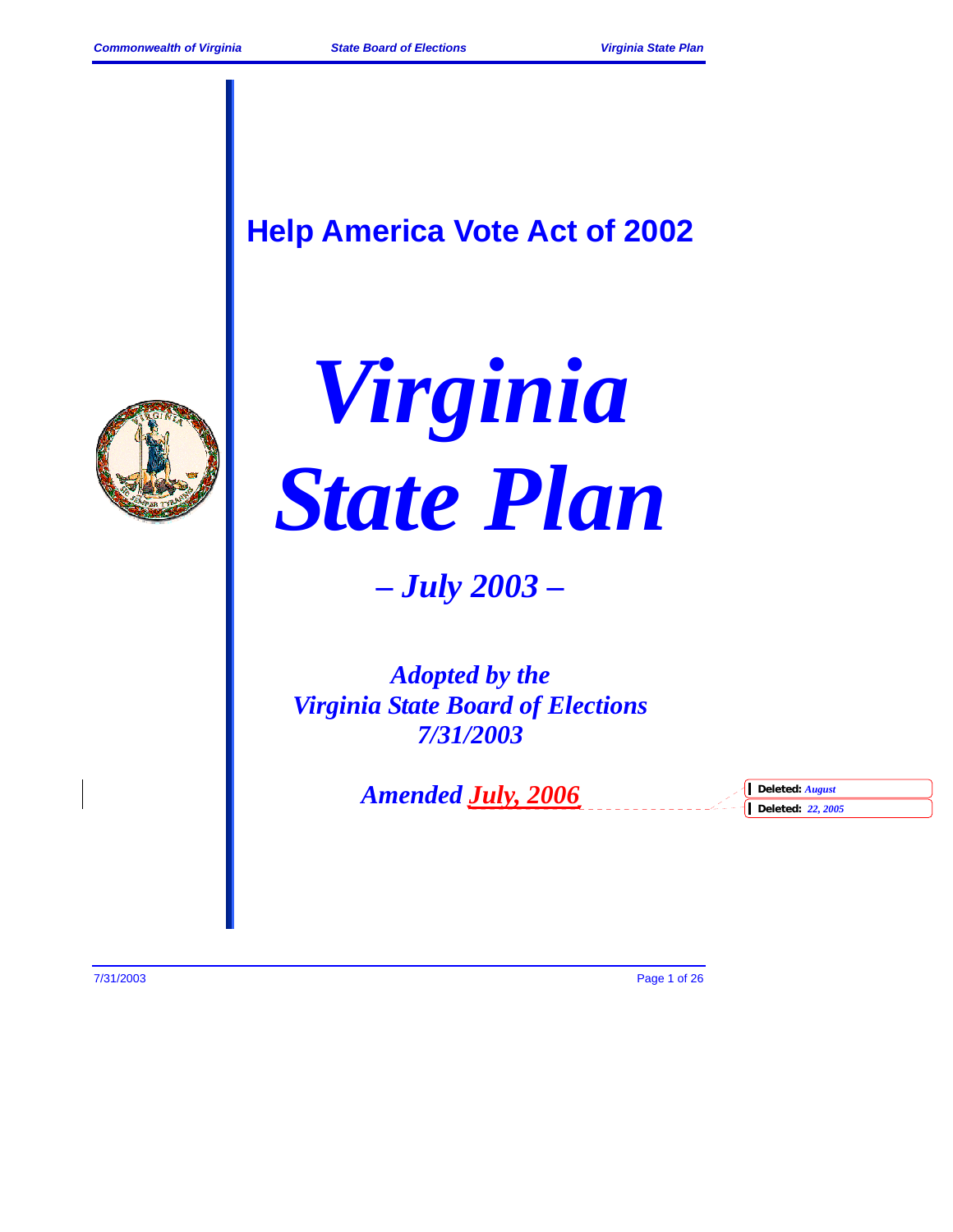

4 *STATE BOARD OF ELECTIONS* Michael G. Brown

1

2

Chairman

Barbara Hildenbrand

Jean R. Jensen **Secretary** 

Deputy Secretary

5 June 2, 2003

6 Dear Virginia Voters:

 $\frac{7}{8}$ 8 The Help America Vote Act of 2002 (HAVA) gives us a unique and historic opportunity to improve the election process in the Commonwealth. While Virginia has led the nation in improve the election process in the Commonwealth. While Virginia has led the nation in 10 implementing election reform initiatives over the years, there is much to be done to fully

11 enfranchise our citizenry.

12 The federal financial support authorized by HAVA will allow us to create an improved statewide<br>13 voter registration system, replace antiquated voting equipment, improve polling place accessibility 13 voter registration system, replace antiquated voting equipment, improve polling place accessibility<br>14 for individuals with disabilities, enhance the training of poll workers and election officials, give our 14 for individuals with disabilities, enhance the training of poll workers and election officials, give our military and other overseas Virginia residents improved opportunities to vote, and supply voters

15 military and other overseas Virginia residents improved opportunities to vote, and supply voters with information about voting procedures, voting rights and voting technology.

with information about voting procedures, voting rights and voting technology.

3 *COMMONWEALTH of VIRGINIA* 

17 We appreciate the gift of time and energy granted to this effort by the members of the Virginia

18 HAVA Advisory Committee, established in January 2003. This group, individuals who represent the diverse constituencies that have a vested interest in having the best system of elections in the 19 the diverse constituencies that have a vested interest in having the best system of elections in the country were instrumental in helping us develop the framework for our reform efforts and

20 country, were instrumental in helping us develop the framework for our reform efforts and compliance with HAVA.

compliance with HAVA.

22 The Virginia State Plan will be a living document that we will update as we reach goals and fine-<br>23 tune to incorporate new ideas. tune to incorporate new ideas.

24 Governor Warner and the members of the General Assembly have enthusiastically endorsed

25 Virginia's participation in implementing the Help America Vote Act. With their support and the support of the voters of Virginia, I am confident that we can initiate reforms that will improve the

27 election process for generations to come.

| electron process for generations to come. |  |  |  |
|-------------------------------------------|--|--|--|
|                                           |  |  |  |
|                                           |  |  |  |

28 Sincerely, Jean R. Jansen

30 Jean R. Jensen Secretary, State Board of Elections

 $\frac{29}{30}$ 

7/31/2003 Page 2 of 26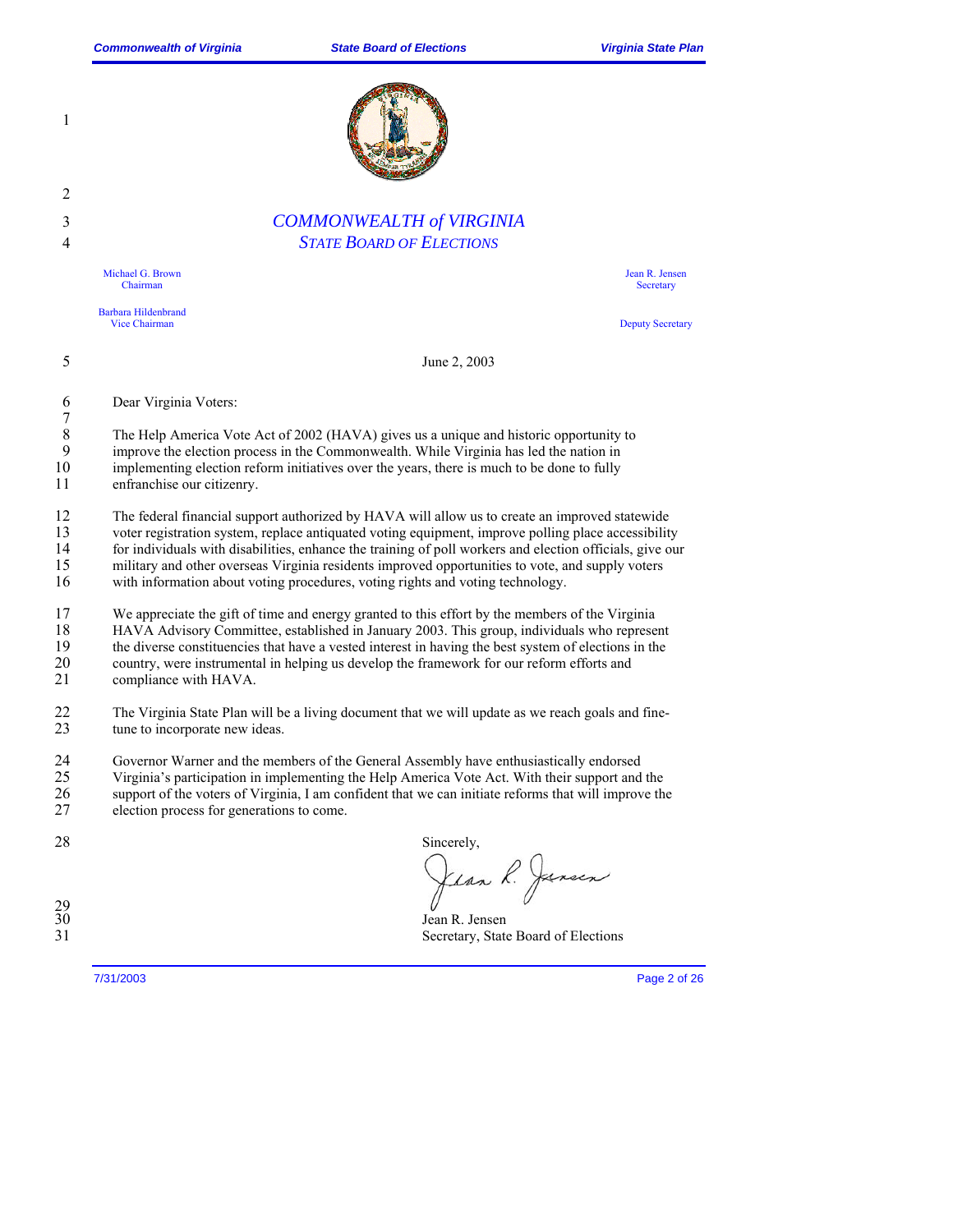## 1 **Table of Contents**

| $\overline{2}$ |                  |                                                                                    | $\boldsymbol{4}$ |
|----------------|------------------|------------------------------------------------------------------------------------|------------------|
| 3              |                  |                                                                                    |                  |
| 4              |                  |                                                                                    |                  |
| 5              |                  | Provisional Voting 5                                                               |                  |
| 6              |                  | Voting Information 5                                                               |                  |
| 7              |                  | $\overline{\phantom{a}}$ 6<br>Voter Registration List                              |                  |
| 8              |                  |                                                                                    |                  |
| 9              |                  |                                                                                    | $\overline{7}$   |
| 10             |                  |                                                                                    |                  |
| 11             | 1.               |                                                                                    |                  |
| 12             |                  |                                                                                    |                  |
| 13             |                  | §302, Provisional Voting and Voting Information Requirements ____________________8 |                  |
| 14             |                  |                                                                                    | $\bar{8}$        |
| 15             |                  |                                                                                    | $\mathbf Q$      |
| 16             |                  | §303, Computerized Statewide Voter Registration List Requirements and Requirements |                  |
| 17             |                  | for Voters Who Register by Mail                                                    |                  |
| 18             |                  |                                                                                    |                  |
| 19             |                  |                                                                                    |                  |
| 20             |                  |                                                                                    | 11               |
| 21             | $\overline{2}$ . | How Virginia will distribute and monitor Requirements Payments ________________ 12 |                  |
| 22             | 3.               | <u>13</u><br><b>Education and Training</b>                                         |                  |
| 23             |                  |                                                                                    |                  |
| 24             |                  |                                                                                    |                  |
| 25             | 4.               |                                                                                    |                  |
| 26             | 5.               |                                                                                    |                  |
| 27             | 6.               |                                                                                    |                  |
| 28             | 7.               |                                                                                    |                  |
| 29             | 8.               | Performance Goals and Measures for Virginia and localities 19                      |                  |
| 30             |                  | Performance Goals 19                                                               |                  |
| 31             |                  | Performance Measures 19                                                            |                  |
| 32             | 9.               |                                                                                    |                  |
| 33             |                  |                                                                                    |                  |
| 34             |                  |                                                                                    |                  |
| 35             |                  |                                                                                    |                  |
| 36             |                  | 13. The HAVA Advisory Committee and its Procedures.<br>26                          |                  |

7/31/2003 Page 3 of 26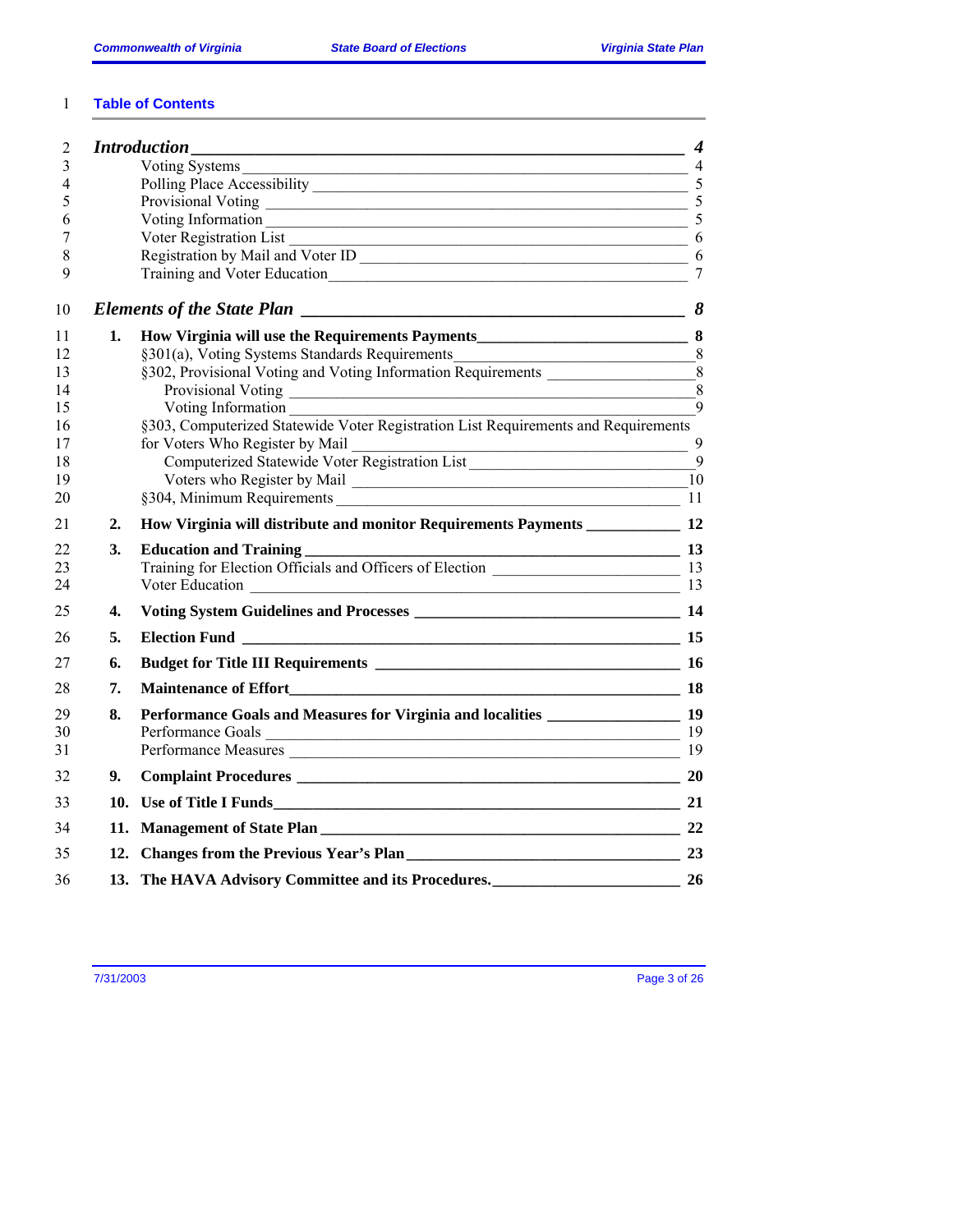#### 1 **Introduction**

#### 2 **The State of Elections in Virginia**

3 Virginia is fortunate in that some of the requirements of HAVA are already in place and only minor

4 adjustments are necessary to bring those elements into full compliance with the mandates of the Act. The

5 State has had provisional (called "conditional" in Virginia) voting, identification requirements and a

6 voting equipment certification process in place for many years. The State Board of Elections (SBE) has

7 made special efforts to address deficiencies in the accessibility of Virginia's 2277 polling places.

8 In other areas, Virginia still has a lot of work to do. The State has had a single statewide voter registration<br>9 list, but the system is 30 years old and requires replacing, as it does not comply with many of the

9 list, but the system is 30 years old and requires replacing, as it does not comply with many of the requirements of HAVA. While the State certifies voting equipment, over 62% of our precincts us

requirements of HAVA. While the State certifies voting equipment, over 62% of our precincts used punch

11 card or lever machines in November 2000. While the State has made it easier for persons with disabilities

12 to vote (e.g., curb side voting), not all persons with disabilities are able to vote in a private and

13 independent manner.

14 The following sections discuss the State of Elections in Virginia and provide snapshots of the State's 15 status on meeting HAVA requirements.

#### 16 *Voting Systems*

17 The Code of Virginia (hereinafter referred to as "Code") requires that the SBE certify any mechanical or

18 electronic voting system or equipment before any locality may purchase (or lease) the system or

19 equipment (Code §24.2-625 et seq.). The certification procedure adopted by the three-member Board

20 (hereinafter referred to as "the Board") first requires certification by an Independent Testing Authority<br>21 (ITA) and then Virginia-specific hardware and software testing, financial certification and field-testing

21 (ITA) and then Virginia-specific hardware and software testing, financial certification and field-testing.

22 Virginia retains a consultant well versed in the technology and issues surrounding the implementation of new voting technology; the consultant conducts the hardware and software tests and makes

new voting technology; the consultant conducts the hardware and software tests and makes

24 recommendations. The Virginia Department of Accounts reviews all financial documents.

25 Each of Virginia's 134 localities purchases (from the list of certified equipment) and maintains its own

26 voting equipment. In early 2002, the Board certified its first two Direct Recording Electronic (DRE)<br>27 voting systems, both of which are adaptable for non-visual use. Virginia has now certified seven different

27 voting systems, both of which are adaptable for non-visual use. Virginia has now certified seven different

28 DREs from five different vendors. The State will conduct certification testing for another five vendors

29 during the summer of 2003.

30 There are five categories of equipment in use in Virginia: paper, optical scan, mechanical lever, punch

31 card, and DRE (either touch screen or button). These categories are in use as follows:

| Type,               | # of<br><b>Precincts</b> | # of Central<br><b>Absentee</b><br><b>Precincts</b> | <b>Units</b> | Tabulators/<br><b>Booths</b> |
|---------------------|--------------------------|-----------------------------------------------------|--------------|------------------------------|
| Paper               | 28                       | 24                                                  |              |                              |
| <b>Optical Scan</b> | 493                      | 42                                                  |              | 610/2652                     |
| Mechanical Lever    | 1065                     |                                                     | 2553         |                              |
| Punch Card          | 275                      |                                                     |              | 328/2638                     |
| <b>DRE</b>          | 416                      |                                                     | 1657         |                              |
| Totals:             | 22.77                    |                                                     | 4210         | 938/5290                     |

7/31/2003 Page 4 of 26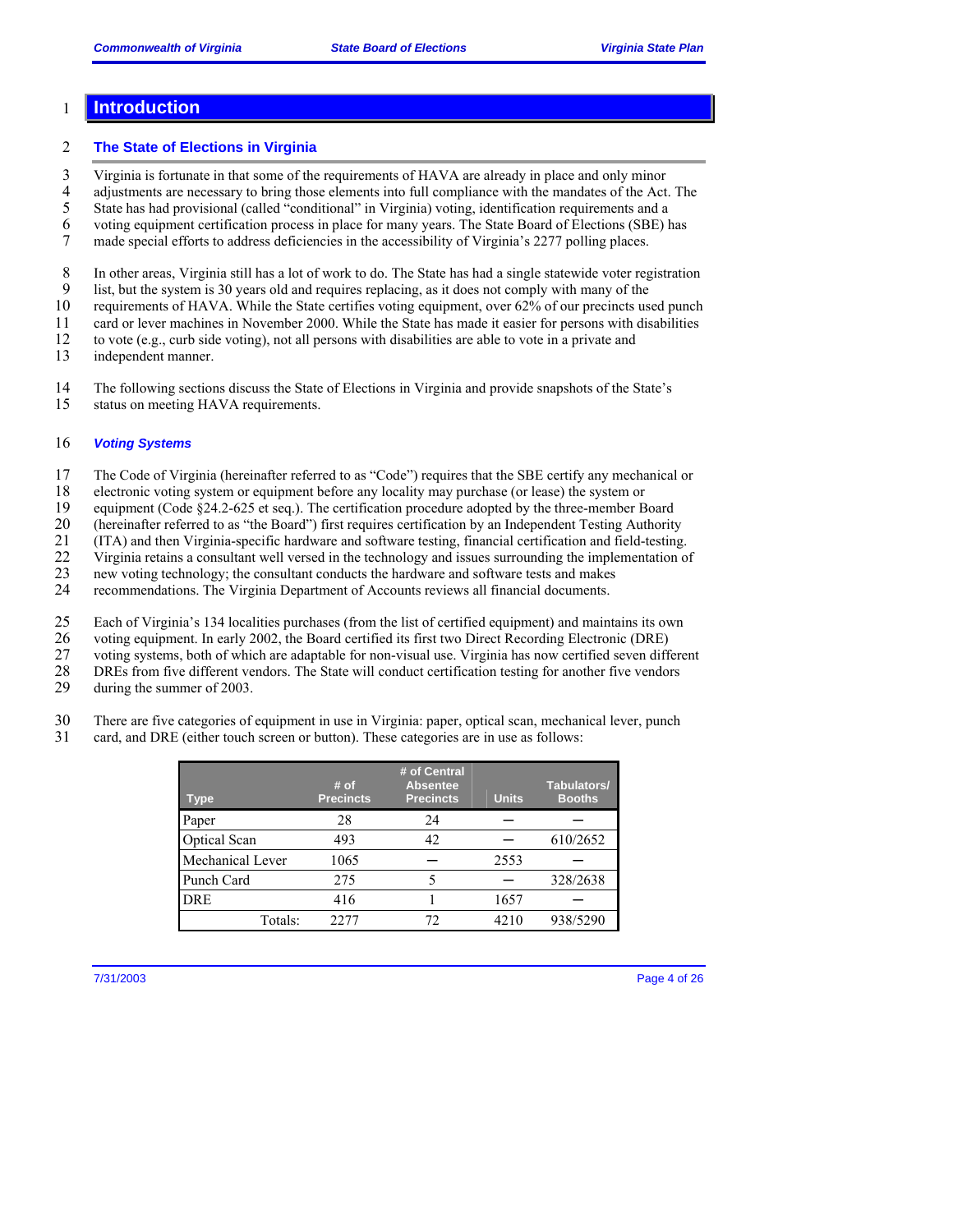- 1 Finally, since 2001 SBE has, on an annual basis, reviewed, adopted and distributed uniform definitions of
- 2 what constitutes a valid vote for paper, punch card and optical scan ballots in a recount or other hand count.
- count.

#### 4 *Polling Place Accessibility*

5 Beginning in January 2002, SBE has dedicated considerable effort towards ensuring that polling places

6 are ADA (Americans with Disabilities Act) compliant. At that time, SBE sent out a survey to every

7 registration office and required that each locality evaluate each polling place for accessibility based on

8 defined requirements. As of that date, 12.6% of Virginia's precincts were not compliant based on the self-<br>9 evaluation As of January 1 2003, these self-evaluations resulted in only 12 precincts (out of 2277 total)

9 evaluation. As of January 1, 2003, these self-evaluations resulted in only 12 precincts (out of 2277 total) reported as out of compliance. While SBE has also begun site visits to verify the reports on the self-

reported as out of compliance. While SBE has also begun site visits to verify the reports on the self-

11 evaluations, budgetary considerations have precluded the audit program necessary to ensure 100%<br>12 compliance.

compliance.

#### 13 *Provisional Voting*

14 Provisional voting (called "conditional voting" in the Code) has been available to Virginia voters since

15 1975. When a person offers to vote as a registered voter in the precinct, but their name cannot be found on

16 the precinct registered voter list, an officer of election will call the local general registrar. If the general

17 registrar is not available, or cannot state that the person is in fact registered to vote, then that person must

18 be allowed to vote a paper "conditional" ballot. If the registrar is available and confirms that the person *is*

19 a registered voter in that precinct, they would vote in the same manner as other voters. If registered in

20 another precinct, the officer of election refers the voter to the correct precinct.

21 The conditional voter must provide, subject to the penalties for making false statements pursuant to Code<br>22 §24.2-1016 (on a green envelope supplied by the State Board) the identifying information required in

22 §24.2-1016 (on a green envelope supplied by the State Board) the identifying information required in

23 Code §24.2-652. An officer of election informs the voter that a determination of the voter's right to vote<br>24 shall be made by the electoral board on the following day and advises the voter of the beginning time and

shall be made by the electoral board on the following day and advises the voter of the beginning time and

25 place for the board's meeting. The electoral board only counts the ballot if it finds, by the time of their 26 meeting, that the person was in fact registered and qualified to vote in that precinct (Code §24.2-653).

27 The most common reason for provisional ballots to be used and counted is that the voter's name could not be found on the printed list at the polls because of a spelling variation, name change, hyphenation (used or 28 be found on the printed list at the polls because of a spelling variation, name change, hyphenation (used or missing), or the inversion of parts of the voter's name. Conditional ballots have also been counted when

missing), or the inversion of parts of the voter's name. Conditional ballots have also been counted when

30 the voter successfully appealed his removal from the list, a completed and timely application was found,

31 or it was determined that the voter's name was removed in error. Conditional ballots are usually not

32 counted because no record could be found of the person's registration, the voter was in the wrong

33 precinct, or the voter had applied after the registration deadline for that election. Conditional (provisional)

34 voting ensures that qualified voters whose names cannot initially be found on the list at the polls will,

35 nevertheless, have their votes counted.

### 36 *Voting Information*

- 37 Virginia now provides public information at the polls on each Election Day including:
- 38  $\checkmark$  A sample ballot; (HAVA §302(b)(2)(A))
- $39 \times$  Instructions on how to cast a ballot specific to the equipment or ballot style in use; (HAVA 40 §302(b)(2)(C))
- 41  $\checkmark$  Instructions on ID requirements; (HAVA §302(b)(2)(D))

7/31/2003 Page 5 of 26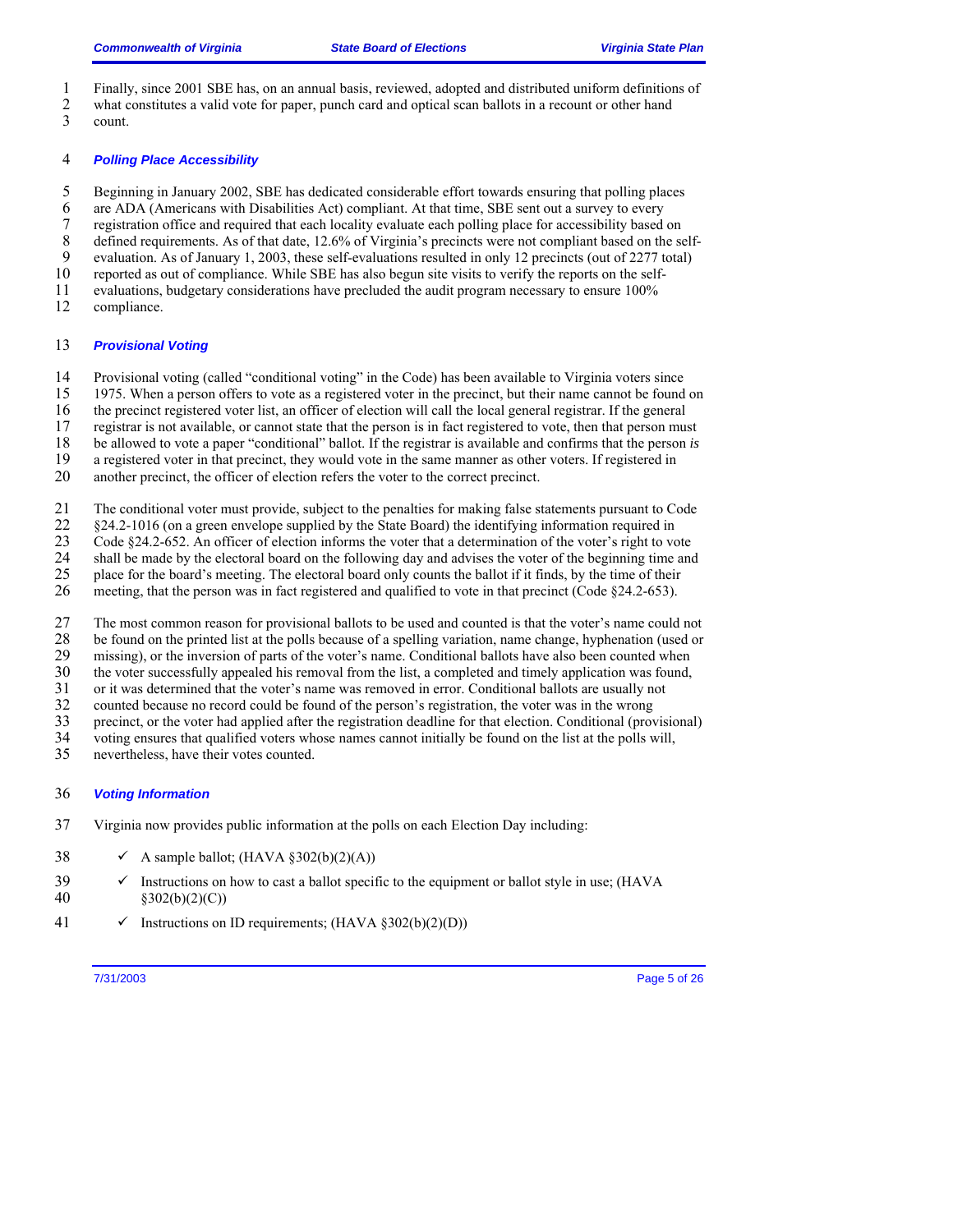1  $\checkmark$  General information on voting rights, on the right to cast a conditional ballot and on how to contact officials if these rights might have been violated. (HAVA  $8302(b)(2)(E)$ ) contact officials if these rights might have been violated. (HAVA  $\S 302(b)(2)(E)$ )

#### 3 *Voter Registration List*

- 4 Virginia uses a centralized voter registration system (Code §24.2-404) known as the Virginia Voter
- 5 Registration System (VVRS), first developed in 1973. Virginia was the second state in the nation to have
- 6 a centralized voter registration database. In 1988, VVRS underwent a substantial revision that moved the
- 7 system from batch-driven to interactive. While the system has evolved over time to meet ever-expanding
- 8 requirements, it is, and throughout its life has been, a COBOL application resident on a Unisys<br>9 mainframe. The State provides secure access to the VVRS for each locality by frame relay circu
- 9 mainframe. The State provides secure access to the VVRS for each locality by frame relay circuits that run between each locality's voter registration office and the Department of Information Technology
- run between each locality's voter registration office and the Department of Information Technology
- 11 (where the Unisys mainframe resides).

12 While VVRS is a statewide secure system, it does not meet all of the requirements of HAVA (e.g.,

- 13 temporary, federal-only registrants are kept outside the system thus creating two lists that are manually
- 14 merged into one paper list for each election). The system is costly to maintain and costly to modify.
- 15 Indeed, several studies completed in the 1990's<sup>1</sup> recommended replacement of the system.
- 16 In 2000, SBE began development of a replacement system, dubbed "VVRS-II." Due to a budget impasse
- 17 in 2001, there was no second year funding (required to complete the project) and the development effort ended well short of a final usable product.
- ended well short of a final usable product.

#### 19 *Registration by Mail and Voter ID*

- 20 The National Voter Registration Act (NVRA) mandated that states allow voters to register by mail and at designated agencies such as the Department of Motor Vehicles. Before its 1996 implementation in
- 21 designated agencies such as the Department of Motor Vehicles. Before its 1996 implementation in<br>22 Virginia, most voters (other than military and overseas voters) were required to register in person in
- 22 Virginia, most voters (other than military and overseas voters) were required to register in person in front of a registrar. Initially, the state required first time mail registrants (other than certain exempt classes s
- 23 of a registrar. Initially, the state required first time mail registrants (other than certain exempt classes such as military and overseas voters, and students away at school), to vote in person the first time they vote
- 24 as military and overseas voters, and students away at school), to vote in person the first time they voted in<br>25 Virginia, and to present identification at that time. The in-person requirement is still in the Code, but
- 25 Virginia, and to present identification at that time. The in-person requirement is still in the Code, but the state legislature in 2000 extended the ID requirement to all voters voting in person at the polls. In 2002,
- 26 state legislature in 2000 extended the ID requirement to all voters voting in person at the polls. In 2002,
- 27 the state further extended the ID requirement to include absentee voters who voted in person at a
- 28 registrar's office or satellite absentee location established by the registrar.
- 29 The current Virginia ID requirement is that the voter present one of the types of ID specified in the Code,<br>30 or signs a statement affirming his identity, under felony penalty for false statements, in lieu of presentin 30 or signs a statement affirming his identity, under felony penalty for false statements, in lieu of presenting 31 ID. The specified forms of identification are:
- ID. The specified forms of identification are:
- $32 \times A$  Commonwealth of Virginia voter registration card;
- $33 \times A$  Social Security card;
- $34 \times A$  valid Virginia driver's license;
- $35 \times$  Any other identification card issued by a government agency of the Commonwealth, one of its 36 political subdivisions, or the United States; or
- $37 \times$  Any valid employee identification card containing a photograph of the voter and issued by an 38 employer of the voter in the ordinary course of the employer's business.

-

7/31/2003 Page 6 of 26

<sup>1</sup> *Review of the State Board of Elections*, Joint Legislative Audit and Review Commission of the Virginia General Assembly, House Document No. 18, Commonwealth of Virginia, Richmond, 1999, pp. 102-104.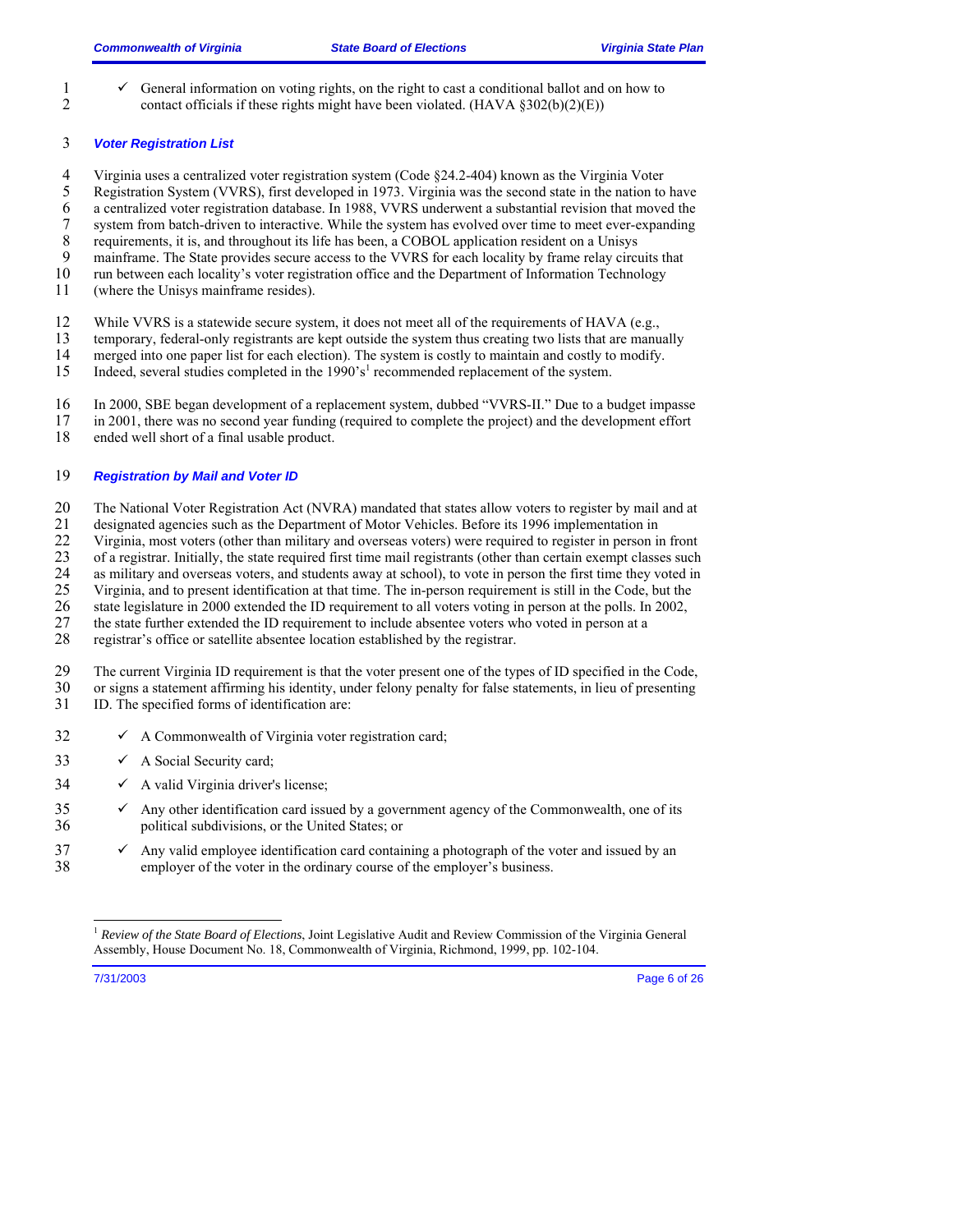#### 1 *Training and Voter Education*

- 2 The SBE is required (Code §24.2-103) to provide training for General Registrars and Electoral Board<br>3 members. SBE meets this mandate by holding annual training, providing a secure web site that contain
- members. SBE meets this mandate by holding annual training, providing a secure web site that contains 4 various training documents including a Handbook and providing on-going support.
- 5 Virginia has also invested in providing information to the public. The SBE web site has won national 6 recognition<sup>2</sup> for the services it provides including:
- $7 \times$  The most frequently requested registration and election statistics are available for 8 viewing/download.
- 9  $\checkmark$  All voter registration and candidate forms along with all candidate bulletins and a summary of the 10 Virginia Campaign Finance Disclosure Act are available for download.
- $11 \times$  A suite of interactive web applications, developed over the past four years, allows Virginia 12 citizens to:
- 13 − Securely verify their voter registration status;
- 14 − Find the location of their polling place;
- 15 − Contact their elected representatives;
- 16 − Securely track the status of their absentee ballot application;
- 17 − View candidate names and addresses for upcoming elections;
- 18 − View campaign finance disclosure reports for General Assembly, Governor, Lieutenant 19 Governor, and Attorney General candidates; and
- 20 − View real-time election results on election night as the local election offices report them.
- 21 In addition, the SBE provides brochures on statewide ballot issues and constitutional amendments,
- 22 distributes them through local elections offices for the public and polling places, publishes newspaper ads,<br>23 provides posters for polling places and posts the information to the state web site.
- provides posters for polling places and posts the information to the state web site.

-

7/31/2003 Page 7 of 26

<sup>2</sup> Gracie 2002, *Grace Hopper Government Technology Leadership Awards 2002, Virginia Election and Voter Services*.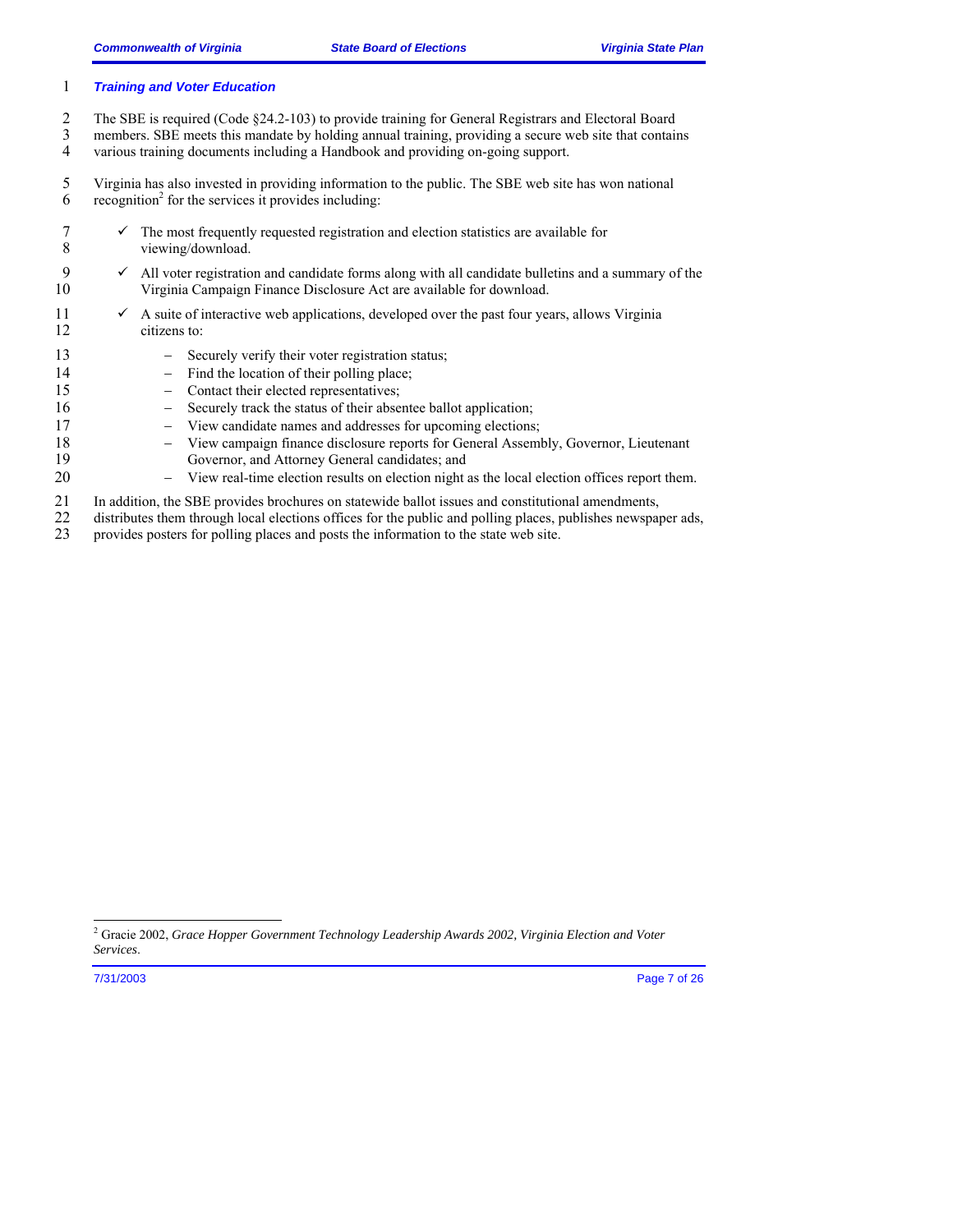## 1 **Elements of the State Plan**

#### 2 **1. How Virginia will use the Requirements Payments**

3 *How the State will use the requirements payment to meet the requirements of title III, and, if applicable*  4 *under section 251(a)(2), to carry out other activities to improve the administration of elections. – HAVA*  5 *§254 (a)(1)* 

#### 6 *§301(a), Voting Systems Standards Requirements*

7 Virginia intends to maintain its system of voting equipment certification and to maintain the diversity of 8 choices for localities. To meet the requirements of HAVA, the state will:

- 9  $\checkmark$  Review and update (if necessary) state certification standards and ensure that these standards fully comply with the requirements of §301 including voter verification (in a private and fully comply with the requirements of  $\S 301$  including voter verification (in a private and 11 independent manner), audit capacity, accessibility and error rates.
- 12 9 Use Title II funding to purchase one voting system equipped for individuals with disabilities for every precinct, including central absentee precincts.  $(\frac{8301(a)}{3})^3$ every precinct, including central absentee precincts.  $(\S 301(a)(3))^3$
- 14  $\blacktriangleright$  Use FY04 and FY05 Title II funding to assist localities in purchasing additional equipment or 15 modifying existing equipment to meet the requirements of this section.
- $16 \times$  Ensure that new equipment will be able to provide for alternative language accessibility (although 17 this is not now required in Virginia).  $(\frac{2301(a)(4)}{a})$
- 18  $\checkmark$  Conduct audits (i.e., site visits) to ensure that 100% of Virginia's 2277 polling places meet the requirements of the Americans with Disabilities Act (ADA) and applicable Virginia law. 19 requirements of the Americans with Disabilities Act (ADA) and applicable Virginia law.
- 20  $\checkmark$  Update its uniform definitions of what constitutes a vote to reflect the requirements of new systems. (\$301(a)(6)) systems.  $(\S 301(a)(6))$
- 22 *§302, Provisional Voting and Voting Information Requirements*

#### 23 PROVISIONAL VOTING

24 Virginia currently permits provisional voting, called "conditional voting," (Code §24.2-653) that meets 25 most of the requirements of the Act. To bring Virginia procedures into full compliance, the state will: 25 most of the requirements of the Act. To bring Virginia procedures into full compliance, the state will:

- 26  $\checkmark$  Develop the written information required under §302 (a)(5)(A). SBE will distribute this 27 information to the localities and post it on the state's web site.
- 28  $\checkmark$  Develop a free-access system that may include either a toll-free number or a web site or both. 29 SBE currently has a toll-free number, however, the phone system is antiquated and cannot 30 accommodate the requirements of this section. The SBE web site already hosts some secure 31 interactive applications (e.g., check registration status, track absentee ballot). Due to the manual 32 nature of the current system for tracking conditional ballots, implementation of a new web 33 application to track these ballots will depend on the development of a new voter registration 34 system. The state anticipates implementing the toll-free number to meet the initial deadline and 35 may establish a secure web site once the new voter registration system is in place.  $(\frac{2302(a)(5)}{B})$

-

**Deleted:** I

**Deleted:** I

7/31/2003 Page 8 of 26

<sup>3</sup> Amended August 22, 2005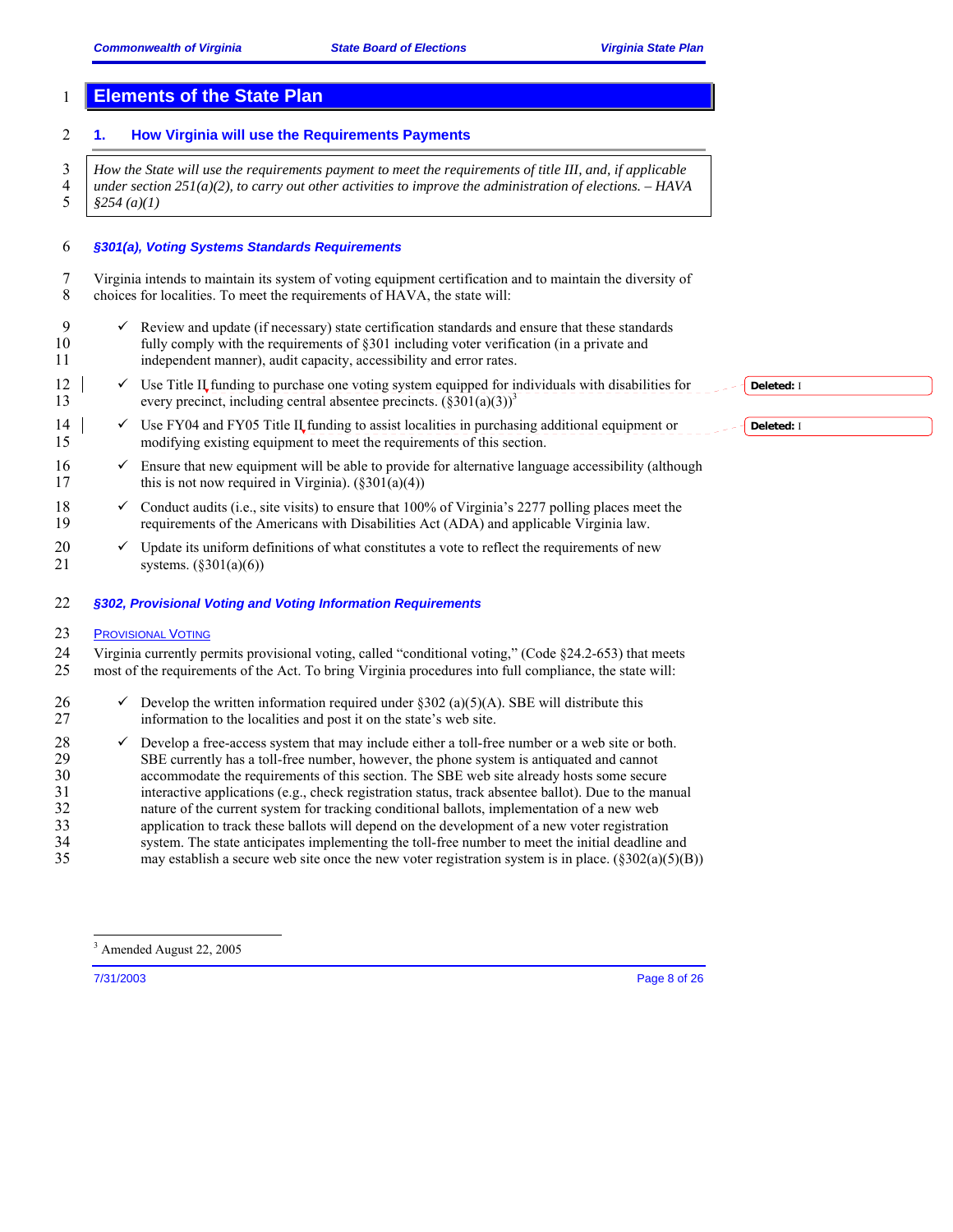#### 1 VOTING INFORMATION

- 2 Virginia now meets many of the requirements for the posting of information at the polls on Election Day.<br>3 SBE will modify or add documents so that the material posted at each polling place is in full compliance 3 SBE will modify or add documents so that the material posted at each polling place is in full compliance 4 with the Act. Specifically:
- 5  $\checkmark$  SBE will prepare and distribute information regarding the date of the election and the hours during which the polls are open; (HAVA  $\S 302(b)(2)(B)$ ) during which the polls are open;  $(HAVA \S 302(b)(2)(B))$
- 7  $\checkmark$  SBE will prepare and distribute instructions on how to cast a provisional (conditional) ballot;<br>8  $(\$302(b)(2)(C))$  $(\$302(b)(2)(C))$
- 9  $\checkmark$  SBE will modify the information on identification requirements to reflect the new requirements 10 of the Act for applicable voters;  $(\frac{202(b)}{(2)(D)})$
- $11 \times$  SBE will prepare and distribute general information on Federal and State laws regarding 12 prohibitions on acts of fraud and misrepresentation.  $(\S 302(b)(2)(F))$
- 13 Finally, HAVA requires that, if a court order extends the closing time of the polls, the state must consider 14 ballots cast after the normal closing time as provisional ballots and local election officials must segregate<br>15 these provisional ballots from the other ballots for that election. This provision would not apply to anyo
- these provisional ballots from the other ballots for that election. This provision would not apply to anyone
- 16 who is in line by the normal closing time for the polls (and who is already allowed to vote in the usual manner). It would only apply to those who arrive after the normal closing time, and who vote because
- manner). It would only apply to those who arrive after the normal closing time, and who vote because of a
- 18 court order extending the voting hours. SBE will seek legislation to comply with this requirement (§302(c)) in 2004.
- $(\$302(c))$  in 2004.

#### 20 *§303, Computerized Statewide Voter Registration List Requirements and Requirements for Voters*  **Who Register by Mail**

#### 22 COMPUTERIZED STATEWIDE VOTER REGISTRATION LIST

23 Although Virginia now has a computerized statewide voter registration list, it does not meet all of the requirements of HAVA. Based on experience, it will be expensive to modify the system to bring it in t 24 requirements of HAVA. Based on experience, it will be expensive to modify the system to bring it in to

- 25 compliance. Instead, Virginia will develop a new system using the project management guidelines
- 26 developed and promulgated by the state's Department of Technology Planning (COV ITRM Guideline
- 27 GOV2003-02.2). The new system will:
- 28  $\checkmark$  Serve as the single system for storing and managing the official list of registered voters in 29 Virginia. (§303 (a)(1)(A)(i))
- $30 \,$   $\checkmark$  Contain the name and registration information for every legally registered voter in the state 31 including all temporary registrants. (§303 (a)(1)(A)(ii))
- 32  $\checkmark$  Assign a unique identifier to each legally registered voter in the state. The Virginia Constitution (Article II, §2) requires that voter registration applicants provide a social security number on the (Article II,  $\S 2$ ) requires that voter registration applicants provide a social security number on the 34 registration application. However, as SBE cannot disclose this number to the public (Code §24.2- 35 405), the VVRS assigns each voter a different and unique 9-digit number. The state expects this 36 practice to continue under the new system.  $(\frac{8303}{a})(1)(A)(iii))$
- $37 \times$  Coordinate with other agency databases within the State. SBE expects to work with the 38 Department of Motor Vehicles (DMV), the State Police, the Courts, the Office of Vital Records 39 and Health Statistics (in the Department of Health) and other agencies to create close 40 coordination between the new system and other existing agency databases. (§303 (a)(1)(A)(iv))
- $41 \times$  Allow immediate electronic access for any election official in the State. Some local election 42 officials who do not have voter registration responsibilities (e.g., Electoral Board members) may<br>43 be permitted read-only access, however, all General Registrars and their assistants will be be permitted read-only access, however, all General Registrars and their assistants will be 44 permitted full access privileges.  $(\S 303 (a)(1)(A)(v))$

7/31/2003 Page 9 of 26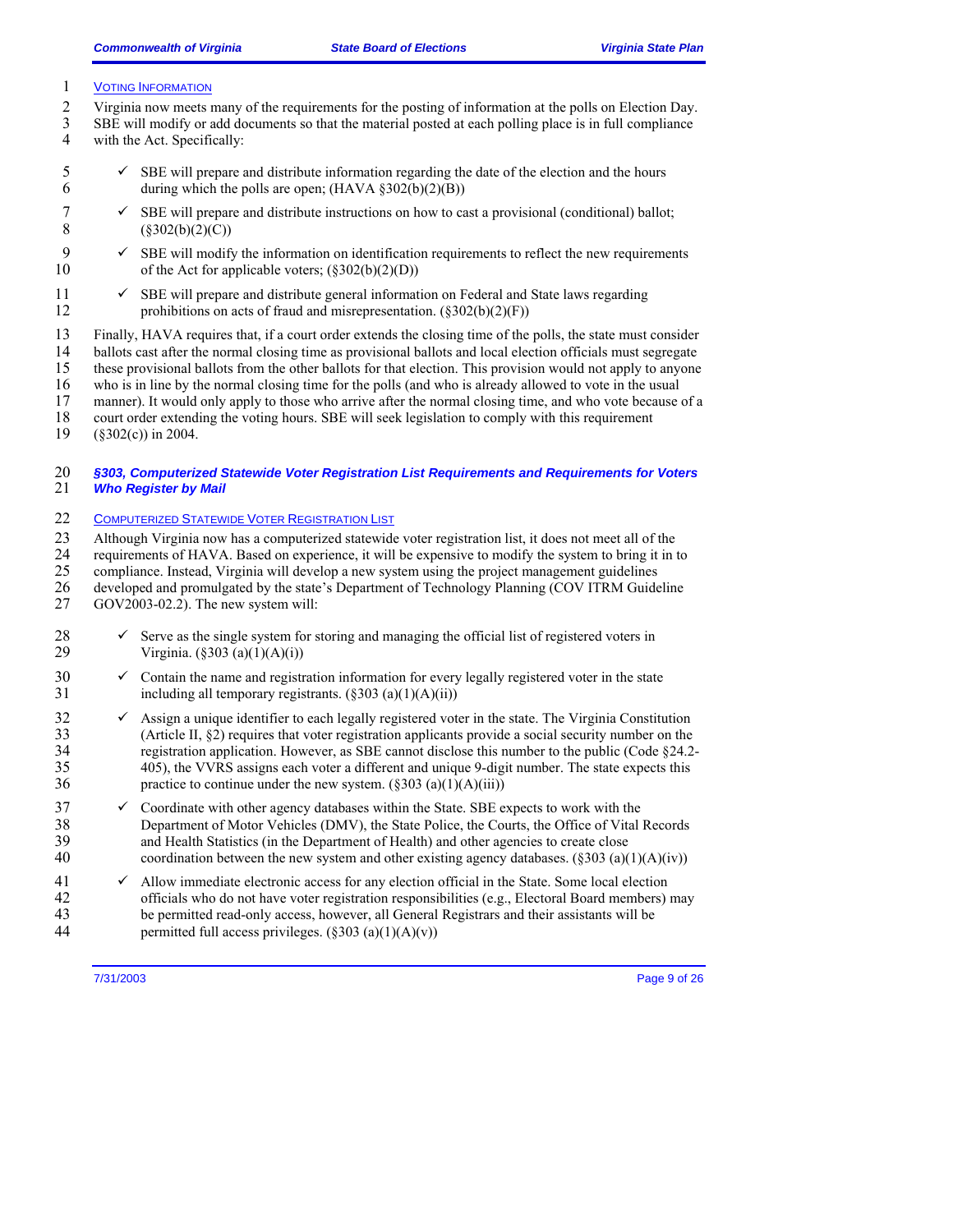- 1  $\checkmark$  Ensure that all voter registration information obtained by General Registrars is entered on an expedited basis at the time the information is provided. SBE will review current procedures a 2 expedited basis at the time the information is provided. SBE will review current procedures and training documents and revise them as needed.  $(\frac{203}{a})(1)(A)(vi)$ training documents and revise them as needed.  $(\S 303 (a)(1)(A)(vi))$
- 4  $\checkmark$  Serve as the official voter registration list for the conduct of all elections in the State. (§303 (a)(1)(A)(viii))  $(a)(1)(A)(viii)$
- 6 SBE will also provide the technical support necessary to ensure that local election officials (e.g., General
- 7 Registrars) can keep the list current and enter information about voters on an expedited basis (§303

8 (a)(1)(A)(vii)). Further, SBE will ensure that the security of the system meets the requirements of  $\overline{9}$  (8303(a)(3) and Virginia's *Information Technology Security Standard* (COV ITRM Standard SEC2)

- 9 §303(a)(3) and Virginia's *Information Technology Security Standard* (COV ITRM Standard SEC2001-
- $01.1$ ).

11 SBE will perform list maintenance as prescribed by applicable law. The current voter registration system

12 uses a "confirmation" process (Code §24.2-428-429) to implement the requirements of the National Voter

13 Registration Act of 1993 (NVRA). SBE annually mails confirmations to voters believed to have moved.

14 The State also cooperates with the State Police on felony convictions and with the Office of Vital Records<br>15 and Health Statistics on deaths. Much of the list maintenance now involves manual verification and

and Health Statistics on deaths. Much of the list maintenance now involves manual verification and

16 inactivation. The VVRS will only identify duplicate names within a locality, not between localities. The system does identify duplicate social security numbers (SSNs) statewide upon initial entry. VVRS does system does identify duplicate social security numbers (SSNs) statewide upon initial entry. VVRS does

- 18 not permit duplicate registrations under the same SSN. The new system will improve on the current
- 19 system and include the current processes  $(\S 303 (a)(4)(A))$  as well as additional safeguards to ensure that:
- 20  $\checkmark$  The name of each registered voter appears on the list (§303 (a)(2)(B)(i));
- 21  $\checkmark$  Only voters who are not registered or who are not eligible to vote are removed (§303) 22 (a)(2)(B)(ii));
- 23  $\checkmark$  Duplicate names are eliminated (§303 (a)(2)(B)(iii)); and
- 24  $\checkmark$  Eligible voters are not removed in error from the official list (§303 (a)(4)(B)).
- 25 As Virginia is both permitted to use social security numbers (SSNs) and provides for the use of SSNs on
- 26 applications for voter registration, the State is exempt from the requirements of  $\S 303$  (a)(5). Virginia does 27 intend to build in verification procedures that include closer coordination with the DMV database and
- 28 verification through DMV with the Social Security Administration's database.
- 29 VOTERS WHO REGISTER BY MAIL
- 30 Virginia already requires all voters voting in person to present one of a list of specified IDs, or sign a
- 31 statement attesting to their identity in lieu of presenting ID. In federal elections beginning in 2004, a
- 32 different set of ID requirements, as mandated by federal law, will apply to any first-time Virginia voter 33 who:
- $34 \times$  Registered to vote by mail after January 1, 2003, and
- $35 \times$  Has not previously voted in a federal election in Virginia, and
- $36 \times$  Registered stating, subject to felony penalties for false statements pursuant to § 24.2-1016, that he 37 does not have a social security number, or provided a social security number which could not be 38 matched to an existing State identification record bearing the same number, name and date of 39 birth in the Virginia Division of Motor Vehicles database.
- 40 When voting the first time in a federal election (while these federal ID requirements remain in effect for 41 Virginia), these voters will need to present at the polls (or send with their mailed ballot a copy of):
- $42 \times$  A current and valid photo identification, or

7/31/2003 Page 10 of 26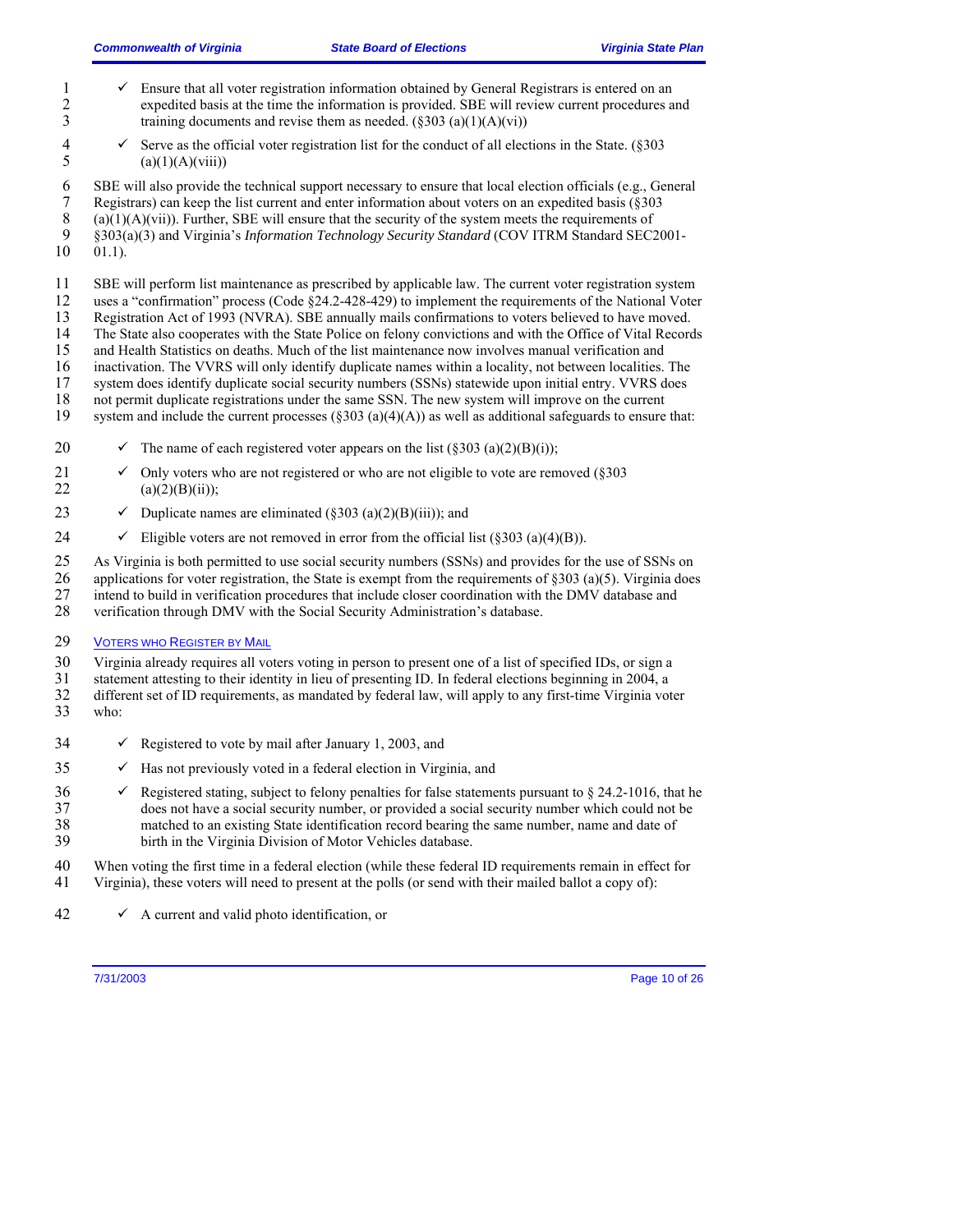- 1 A copy of a current utility bill, bank statement, government check, paycheck or other government document that shows the name and address of the voter. document that shows the name and address of the voter.
- 3 Such voters may not sign the state affirmation of identity form in lieu of presenting one of the federally required IDs. They also will not be able to use any of the state-specified IDs that do not include a photo 4 required IDs. They also will not be able to use any of the state-specified IDs that do not include a photo<br>5 (i.e. a voter registration or social security card). Any such voter not presenting the required ID or copy 5 (i.e. a voter registration or social security card). Any such voter not presenting the required ID or copy
- 6 will vote a Conditional Ballot. The electoral board will count such Conditional Ballot only if it verifies 7 that the voter is entitled to vote in that precinct.
- 8 The new federal ID requirements do not apply to any voter who:
- 9 9 Is entitled to vote absentee under the Uniformed and Overseas Citizens Absentee Voting Act (42 10 U.S.C. 1973ff-1 et seq.), or
- 11  $\checkmark$  Is provided the right to vote otherwise than in person under section 3(b)(2)(B)(ii) of the Voting 12 Accessibility for the Elderly and Handicapped Act (42 U.S.C. 1973ee-1(b)(2)(B)(ii)), or
- 13  $\checkmark$  Is entitled to vote otherwise than in person under any other Federal law, or
- 14  $\checkmark$  Submits a copy of an appropriate ID (from the federal list) with their application. (Virginia will 15 modify the mail-in voter registration form to include this request.)
- 16 This federally mandated ID requirement would not apply to *any Virginia voter* once Virginia's
- 17 computerized Voter Registration System has met all the requirements of §303(a) of HAVA. Since
- 18 upgrading the current system to meet those requirements is one of Virginia's top priorities, the state
- 19 anticipates that these federal ID requirements will only be in effect for the 2004 federal elections, and that
- 20 the state will be exempt by 2006 at the latest.
- 21 Finally, Virginia is in the process of redesigning the voter registration application to include the questions
- 22 and statement required under §303 (b)(4). The new application form will go into effect as soon as possible and no later than January 1, 2004. Local registration offices are already required to notify applicants
- and no later than January 1, 2004. Local registration offices are already required to notify applicants
- 24 denied registration of the reasons for the denial and to provide a new application to such applicants (Code 25 §24.2-422). SBE will review and modify (if necessary) internal procedures to ensure full compliance with
- $26$  §303 (b)(4)(B) and will individually notify affected voters.

#### 27 *§304, Minimum Requirements*

- 28 Virginia understands that the requirements of Title III are minimum requirements and that the State may establish election technology and administration requirements that are more stringent. Any more stringen
- establish election technology and administration requirements that are more stringent. Any more stringent
- 30 requirements that the State imposes will comply with all Title III requirements, the laws described in
- 31 §906 and the Code of Virginia.

7/31/2003 Page 11 of 26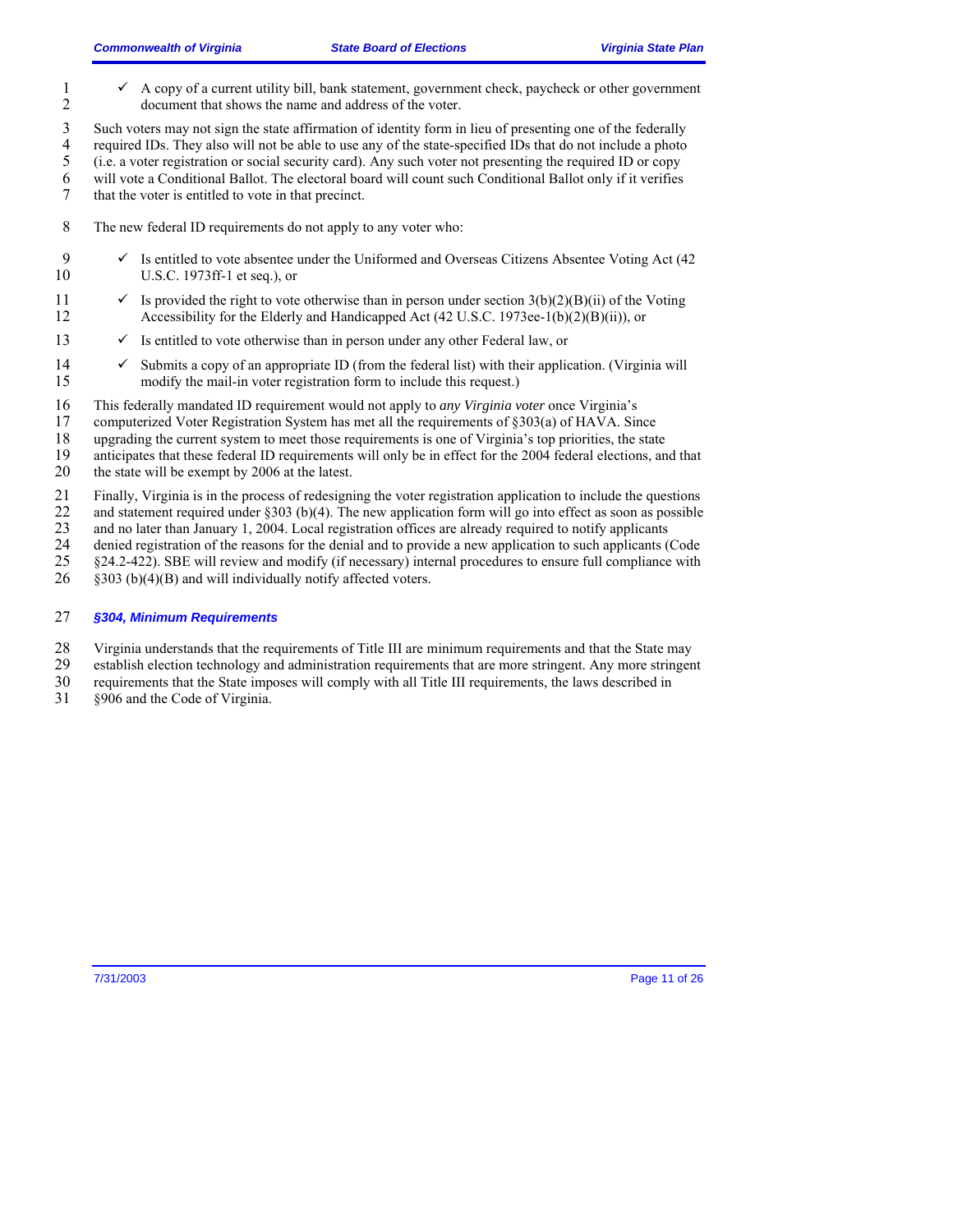#### 1 **2. How Virginia will distribute and monitor Requirements Payments**

<sup>2</sup> *How the State will distribute and monitor the distribution of the requirements payment to units of local*  $\frac{3}{2}$  *government or other entities in the State for carrying out the activities described in paragraph* (1 3 *government or other entities in the State for carrying out the activities described in paragraph (1)*  4 *including a description of –* 

- 5 *(A) The criteria to be used to determine the eligibility of such units or entities for receiving the*  6 *payment; and*
- 

7 *(B) The methods to be used by the State to monitor the performance of the units or entities to*  8 *whom the payment is distributed, consistent with the performance goals and measures adopted under paragraph* (8). – HAVA \$254 (a)(2) 9 *adopted under paragraph (8). – HAVA §254 (a)(2)* 

10 SBE will manage all activities funded by the Requirements Payments and the Secretary of the SBE will

11 authorize all expenditures. SBE may disburse Requirements Payment funds to localities for the purchase

12 or modification of voting equipment to meet accessibility requirements (§301 (a)(3)).

13 SBE will coordinate, to the maximum extent possible, the purchase of voting equipment among localities to ensure the lowest per unit cost for each locality. The State will negotiate with each certified voting

14 to ensure the lowest per unit cost for each locality. The State will negotiate with each certified voting<br>15 equipment vendor to achieve volume pricing on state contract. In some cases, localities may choose to

15 equipment vendor to achieve volume pricing on state contract. In some cases, localities may choose to

16 purchase directly from a certified vendor; in these cases, SBE may reimburse localities based on the

17 lowest negotiated state contract pricing.

18 SBE will adhere to the Code and established federal and state accounting policies and standards when<br>19 distributing federal funds.

distributing federal funds.

7/31/2003 Page 12 of 26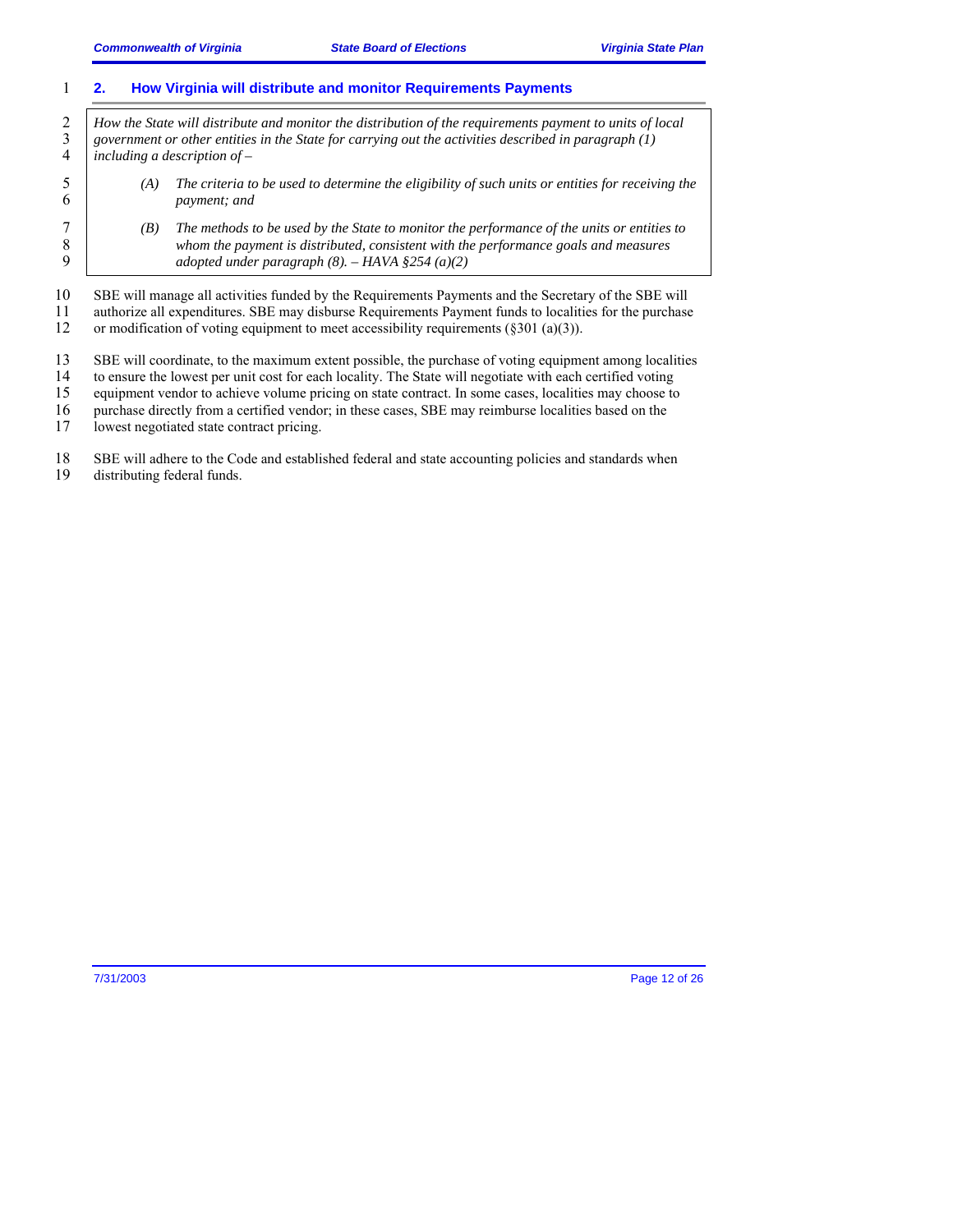#### 1 **3. Education and Training**

<sup>2</sup> *How the State will provide for programs of voter education, election official education and training, and* <sup>3</sup> *poll worker training which will assist the State in meeting the requirements of title III. – HAVA §254* 3 *poll worker training which will assist the State in meeting the requirements of title III. – HAVA §254*  4 *(a)(3)* 

5 Virginia plans to implement an aggressive program of voter education, election official education and

6 training and poll worker training. The State views this program as vital to the success of the HAVA

- 7 implementation effort. The HAVA Training Program may contain, among other things, the following<br>8 elements:
- elements:

## 9 *Training for Election Officials and Officers of Election*

- $10 \times$  Create information on Basic Procedures for training Officers of Election. SBE will provide 11 standard information and allow localities to provide their own custom content.
- $12 \times$  Create interactive web-based systems for Officers of Election that include testing.
- 13  $\checkmark$  Create and make training presentations available through the SBE web site.
- 14  $\checkmark$  Create an upgraded and enhanced secure web site that includes a variety of training material and 15 tools for General Registrars and Electoral Boards.
- $16 \times$  Implement regional training for General Registrars and Electoral Board members.

## 17 *Voter Education*

- 18  $\checkmark$  Provide voter information to every voter along with the Voter Registration Card. The information will include information about voters' rights: the process: accessibility: special considerations for 19 will include information about voters' rights; the process; accessibility; special considerations for<br>20 students, uniformed and overseas voters; and absentee procedures. The information may be students, uniformed and overseas voters; and absentee procedures. The information may be 21 available in languages other than English.
- $22$   $\checkmark$  Use community or civic associations, newsletters to get information out.
- 23  $\checkmark$  Prepare Public Service Announcements for distribution to radio and television stations.
- $24 \rightarrow$  Publicize election information in grocery stores, public buses, and libraries and on the Internet.
- $25 \times$  Use other organizations and their structures to educate voters. Provide demonstration equipment 26 to these organizations.
- 27 Make resource material available for teachers and professors (developed by teachers and professors) on the SBE web site. professors) on the SBE web site.
- 29  $\checkmark$  Require that voting machine vendors provide practice machines and include training in their contracts. contracts.
- $31 \times$  Set up voting equipment for practice sessions, especially at DMV, malls, and public libraries.
- $\degree$  32  $\degree$  Create interactive web pages for each type of voting equipment. These pages would include a voting demonstration and allow the voter to practice voting. Require that vendors provide the voting demonstration and allow the voter to practice voting. Require that vendors provide the 34 emulation software as part of their package.
- $35 \times$  Ensure that the SBE web site fully complies with the new Virginia accessibility and usability 36 standards.
- $37 \times$  Make sure that other state agency web sites link to the SBE web site in a prominent way.
- 38  $\checkmark$  Seek law change to allow inclusion of neutral voter education material (e.g., information on 39 registration status, brochure on constitutional amendments) in the mailing with the absentee 40 ballots.
- 41  $\checkmark$  Encourage colleges and universities to keep registration materials readily available and publicized. publicized.

7/31/2003 Page 13 of 26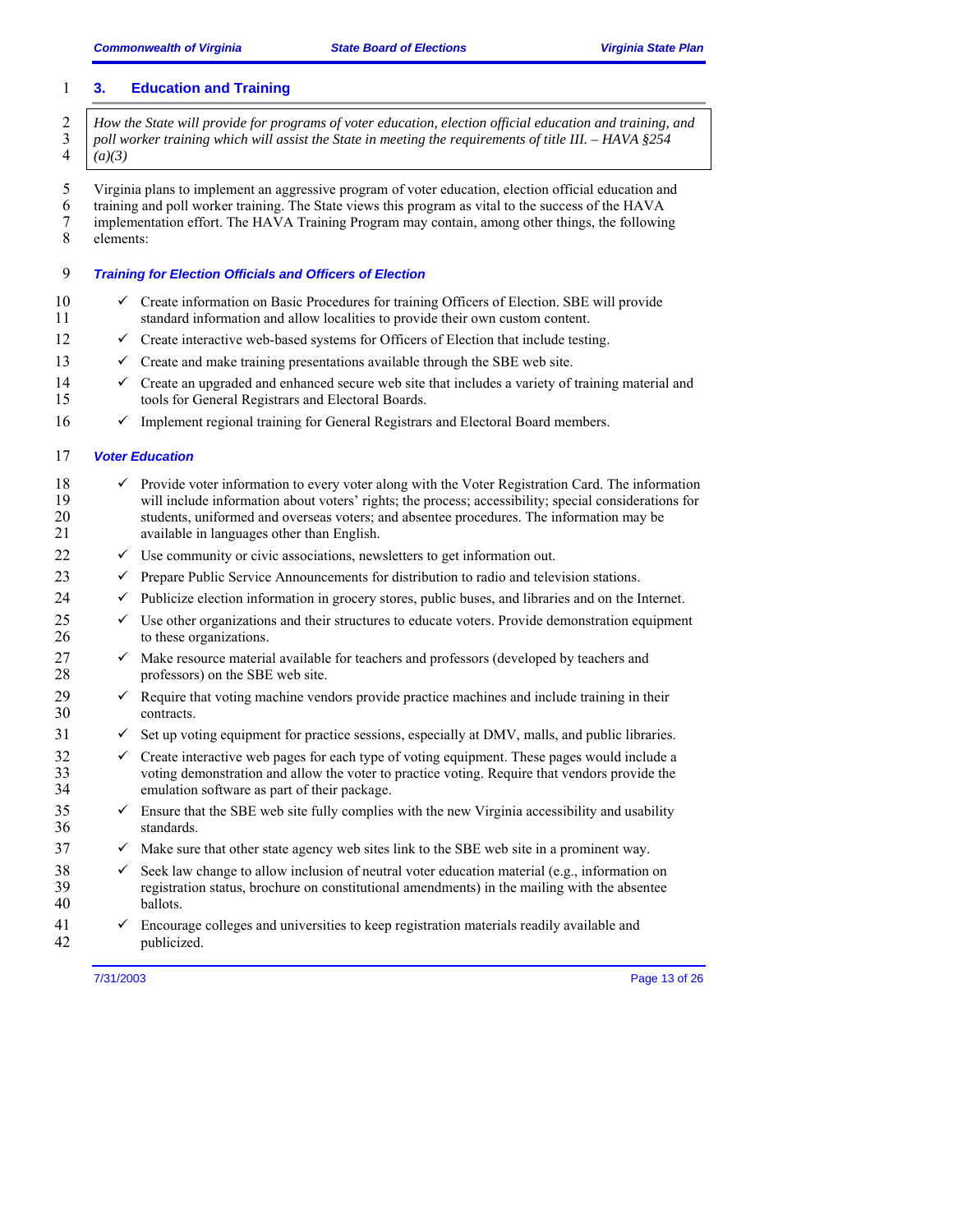## 1 **4. Voting System Guidelines and Processes**

<sup>2</sup> *How the State will adopt voting system guidelines and processes which are consistent with the requirements of section 301. – HAVA §254 (a)(4)* 3 *requirements of section 301. – HAVA §254 (a)(4)* 

- 4 Virginia law requires that the SBE certify any mechanical or electronic voting system or equipment<br>5 before any locality may purchase (or lease) the system or equipment (Code \$24.2-625 et seq.). The
- 5 before any locality may purchase (or lease) the system or equipment (Code §24.2-625 et seq.). The
- 6 procedure adopted by the Board requires that new equipment pass a Qualification Test (conducted by an  $7$  ITA designated by the SBE), a Certification Test (conducted by a consultant on retainer to SBE) and
- 7 ITA designated by the SBE), a Certification Test (conducted by a consultant on retainer to SBE) and
- 8 Acceptance Tests (field testing conducted in one or more localities).
- 9 The Qualification Test evaluates the hardware and all software elements to ensure compliance with the requirements of both the design and the SBE. The ITA examines all hardware to determine its suitability
- 10 requirements of both the design and the SBE. The ITA examines all hardware to determine its suitability
- 11 for election use. At this level, engineering or development prototypes are not acceptable unless the vendor
- 12 can show that the equipment to be tested will perform in all respects the same as, and is constructed in a 13 manner representative of, standard production units. The ITA also examines and tests voting system
- 14 software to ensure that it adheres to the performance standards specified in federal standards.
- 15 The Certification Test verifies that the design and performance of the voting system comply with all
- 16 applicable requirements of the Code of Virginia. A consultant, on retainer to SBE, evaluates all system
- 17 functions that are essential to the conduct of an election. The test environment includes the preparation
- 18 and operation of election and voting databases and the validation, consolidation and reporting of
- 19 administrative and voting data as required by law. Vendors must also provide detailed technical and
- 20 corporate financial information.

21 Acceptance Tests confirm that the purchased or leased system is identical to the certified system and that the equipment and software are fully functional and capable of satisfying the administrative and statutory

- 22 the equipment and software are fully functional and capable of satisfying the administrative and statutory<br>23 requirements of the jurisdiction conducting the test. Typically, the Acceptance Test demonstrates the 23 requirements of the jurisdiction conducting the test. Typically, the Acceptance Test demonstrates the
- 24 system's ability to:
- $25 \times$  Process simulated ballots for each precinct or polling place.
- $26 \times$  Reject over votes and votes in invalid ballot positions.
- $27 \times$  Produce an input to or generate a final report of the election and interim reports as required.
- $28 \rightarrow$  Generate system status and error messages.
- $29 \quad \checkmark$  Generate system audit reports.
- $30 \, \text{C}$  Comply with and enable voter and operator compliance with the procedures, regulations and 31 statutes of the jurisdiction.
- 32 The Board will review the standards to ensure full compliance with the requirements of §301 and revise
- 33 *The Virginia Voting Systems and Equipment Certification Guidelines: Submission Procedures* (the
- 34 document provided to all vendors seeking to introduce new equipment) as needed. Current Virginia law
- 35 permits the Board sufficient latitude to incorporate any changes that may be necessary.
- 36 The Board will also continue current practice and, before each general election, update its uniform
- 37 definitions of what constitutes a vote to reflect the requirements of new systems.

7/31/2003 Page 14 of 26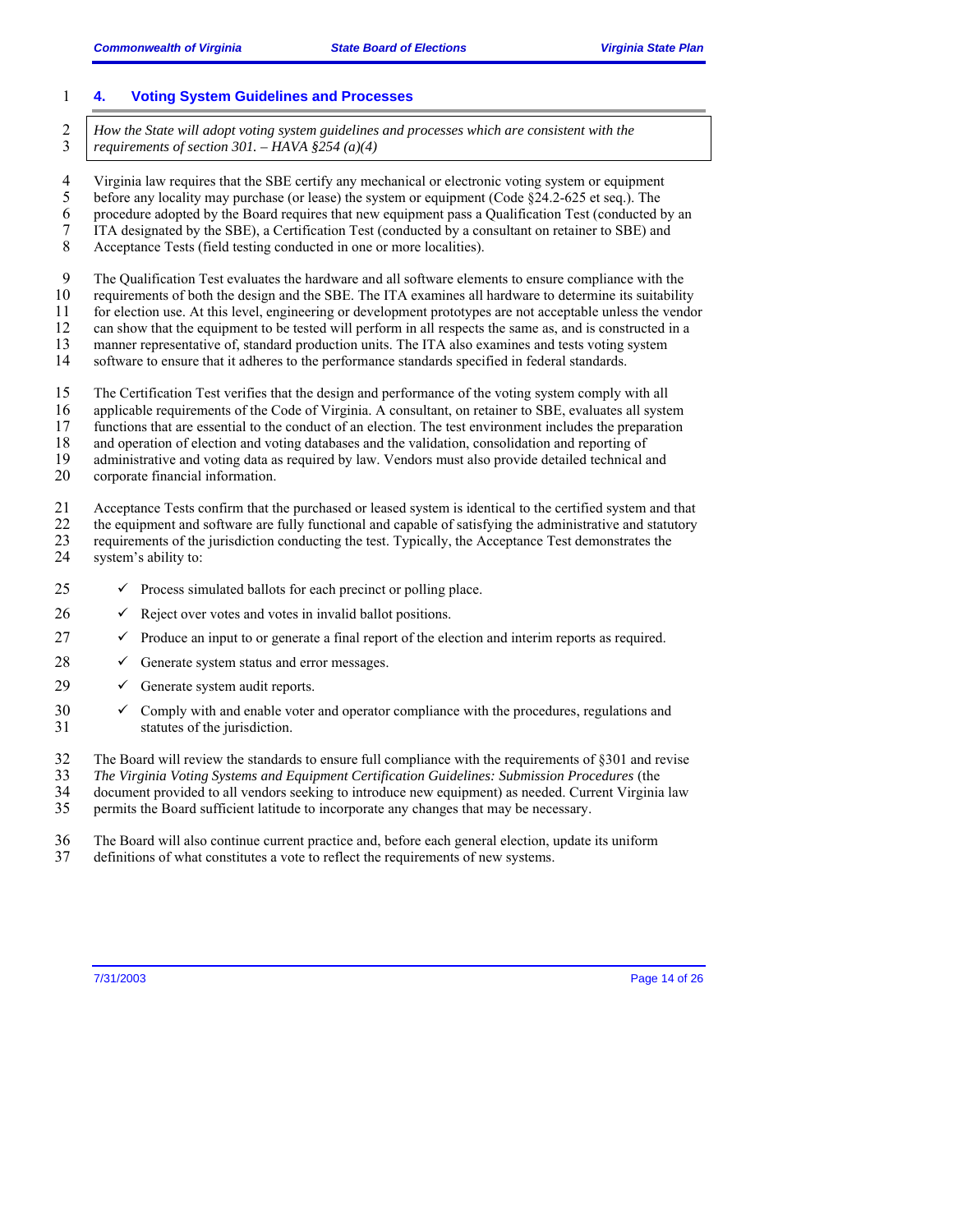#### 1 **5. Election Fund**

- 2 *How the State will establish a fund described in subsection (b) for purposes of administering the State's*<br>3 *activities under this part, including information on fund management. HAVA §254 (a)(5)* 3 *activities under this part, including information on fund management. – HAVA §254 (a)(5)*
- 4 SBE will establish The Virginia Election Fund through an administrative procedure as permitted by State<br>5 law. The Secretary of the State Board of Elections will authorize all payments made from the fund and the
- 5 law. The Secretary of the State Board of Elections will authorize all payments made from the fund and the
- 6 Treasurer of Virginia will be the signatory of all checks issued from the fund. Account codes will be set 7 up that will allow the State to track receipts and disbursements for  $$101, $102$ . Requirements Payment.
- 7 up that will allow the State to track receipts and disbursements for §101, §102, Requirements Payment, and State Matching (5%) funds separately. The fund will be interest bearing. and State Matching (5%) funds separately. The fund will be interest bearing.
- 9 The Secretary of the State Board of Elections will work with the agency's fiscal officer, the Department
- 10 of Planning and Budget and the Treasurer of Virginia to ensure that fund management follows all
- 11 appropriate federal and state policies and procedures.

7/31/2003 Page 15 of 26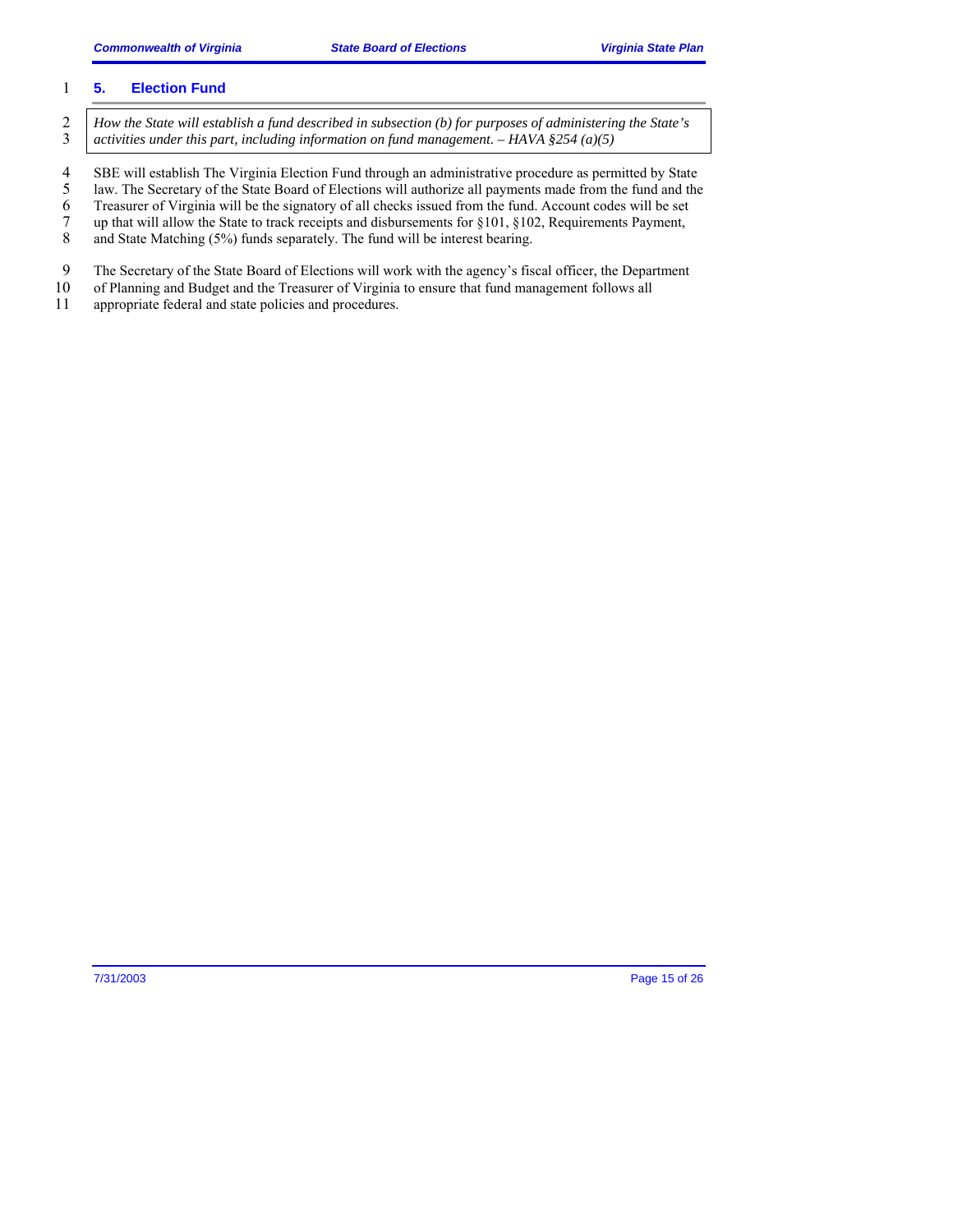#### 1 **6. Budget for Title III Requirements**

2 <sup>*The State's proposed budget for activities under this part, based on the State's best estimates of the costs* 3 *of such activities and the amount of funds to be made available, including specific information on* –</sup> 3 *of such activities and the amount of funds to be made available, including specific information on –* 

- 4 *(A) The costs of the activities required to be carried out to meet the requirements of title III;*
- 5 *(B) The portion of the requirements payment which will be used to carry out activities to meet*  6 *such requirements; and*
- 7 *(C) The portion of the requirements payment which will be used to carry out other activities.*
- 8  *HAVA §254 (a)(6)*

## 10 **Funding provided by HAVA:**

| <b>Source</b>      | <b>Virginia Federal Share</b> | 5% State match requirement |
|--------------------|-------------------------------|----------------------------|
| Title I, Sec. 101  | \$7,105,891.00                |                            |
| Title I, Sec. 102  | \$4,526,568.00                |                            |
| Title II, Sec. 251 | \$57,489,361.00               | \$3,023,940.39             |
| <b>Total:</b>      | \$69,121,820.00               | \$3,023,940.39             |

#### **Deleted:** As of July 2003, federal appropriations were substantially lower than authorized by the Act. In creating a budget, the state made certain assumptions about future funding levels, summarized in the table below: **(\$ in millions)¶ Federal Fiscal Year**  $\overline{.111}$

| Deleted: 23.2                          |
|----------------------------------------|
| Deleted: \$1.1                         |
| Deleted: 4                             |
| Deleted: 70                            |
| Deleted:                               |
| Deleted: 0.5                           |
| Deleted: \$0.5                         |
| <b>Deleted:</b> and voting information |
| Deleted: 1.                            |
| Deleted: 1.                            |
| Deleted: 1                             |
| Deleted: \$3.1                         |
| Deleted: 90                            |
| Deleted: and mail registration         |
| Deleted: 5                             |
| Deleted: 0                             |
| Deleted: 1                             |
| Deleted: §254                          |
| Deleted: §254 Election official        |
| education and training<br>$\dots$ [2]  |
| Deleted: 4<br>Deleted: 4               |
|                                        |
| Deleted: 2.5                           |
| Deleted: 2.5                           |
| Deleted: 63.1                          |
| Deleted: 0                             |
| Deleted: 20                            |
| Deleted: 1.1                           |

11 5% match calculated by multiplying the Virginia Federal Share by 0.0526

| (\$ in millions)                                                                       |                   | <b>§101</b>  | \$102        | §252 &    | <b>State</b><br>matching |
|----------------------------------------------------------------------------------------|-------------------|--------------|--------------|-----------|--------------------------|
| <b>HAVA Requirements</b>                                                               | <b>Total Cost</b> | <b>Funds</b> | <b>Funds</b> | 257 Funds | funds                    |
| <b>Title III Requirements</b>                                                          |                   |              |              |           |                          |
| §301 Voting System Standards                                                           |                   |              |              |           |                          |
| Punch Card & Lever Buy-Out                                                             | 23.1              |              | \$4.5        | \$15.5    | \$3.1                    |
| <b>DRE</b> Purchase                                                                    | \$9.5             |              |              | \$9.5     |                          |
| <b>Accessibility Audits and Improvements</b>                                           | \$2.0             |              |              | \$2.0     |                          |
| §302(a) Provisional Voting                                                             | \$0.5             |              |              | \$0.5     |                          |
| §302(b) Voting Information and Instructions                                            | \$0.5             |              |              | \$0.5     |                          |
| §303(a) Computerized Statewide Voter<br>Registration System.                           | \$12.0            |              |              | \$12.0    |                          |
| §303(b) Voter Registration By Mail Standards                                           | \$0.2\$           |              |              | \$0.2     |                          |
| <b>Other Election Reform Activities</b>                                                |                   |              |              |           |                          |
| Voter Education; Election Official Education<br>and Training; and Poll Worker Training | 13.5              | \$3.5        |              | \$10.0    |                          |
| §402 Grievance Procedure                                                               | \$0.05            | \$0.05       |              |           |                          |
| §702 Single State UOCAVA <sup>4</sup> Office                                           | \$0.5             | \$0.5        |              |           |                          |
| Plan Creation, Implementation And<br>Management                                        | \$3.05            | \$3.05       |              |           |                          |
| <b>Contingency Fund</b>                                                                | \$7.3             |              |              | \$7.3     |                          |
| Totals:                                                                                | \$72.2            | \$7.1        | \$4.5        | \$57.5    | \$3.1                    |

12

4 UOCAVA: Uniformed and Overseas Citizens Absentee Voting Act.

-

7/31/2003 Page 16 of 26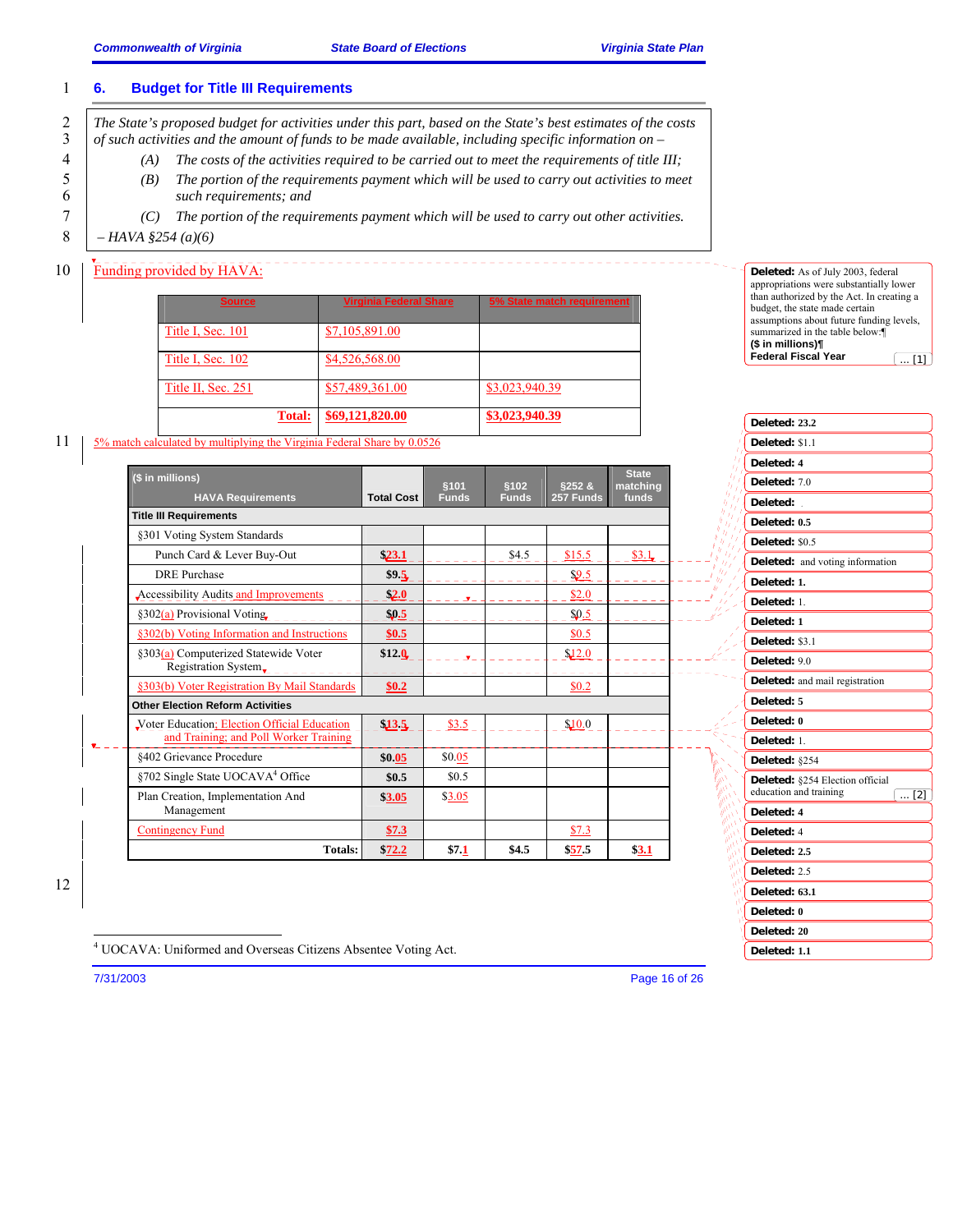|          | Note that: |                                                                                                                                                                                                                                                                                                            |                                                                                                                                                                                      |
|----------|------------|------------------------------------------------------------------------------------------------------------------------------------------------------------------------------------------------------------------------------------------------------------------------------------------------------------|--------------------------------------------------------------------------------------------------------------------------------------------------------------------------------------|
|          |            | Only appropriated funds have been budgeted as available. Any unbudgeted appropriated funds<br>will be used either to supplement the budget priorities set forth in this plan or to provide for long-<br>term maintenance and operational support of new systems adopted or implemented under this<br>Plan. |                                                                                                                                                                                      |
| O        |            | The systems put in place by this Plan will require on-going maintenance beyond the life of the<br>authorization for funding. Systems' maintenance will affect both state and local budgets for the<br>foreseeable future.                                                                                  | <b>Deleted:</b> <#>The total amount needed<br>$(\$63.1$ million) is higher (by \$2.6 million)<br>than the total amount projected for the<br>State over the life of the authorization |
| 9        |            | The State is in no position to supplement the 5% match to make up for the shortfall.                                                                                                                                                                                                                       | $(\$60.5$ million).                                                                                                                                                                  |
| 10<br>11 |            | Should a shortfall exist, some of the programs described in this Plan will either remain under<br>funded (and thus not fully implemented) or will go unfunded entirely.                                                                                                                                    | <b>Deleted:</b> $\leq \neq$ The state expects that as<br>FY04-05 appropriations are made the<br>budget will be adjusted, and that some of<br>the unfunded needs may be met.          |
| 12<br>13 |            | Voter education, election official education and training, poll worker training and polling place<br>accessibility will be high priorities for future appropriations.                                                                                                                                      |                                                                                                                                                                                      |
| 14       |            | Should excess funds (i.e., funds remaining after the requirements are met and all other election                                                                                                                                                                                                           | Deleted: O                                                                                                                                                                           |
| 15       |            | reform activities are funded) remain, they will maintain the new systems in years following the                                                                                                                                                                                                            | Deleted: E                                                                                                                                                                           |
| 16       |            | life of the Act.                                                                                                                                                                                                                                                                                           | <b>Deleted: R</b>                                                                                                                                                                    |
| 17       |            | All interest earned on HAVA funds will be deposited into Title II funds.                                                                                                                                                                                                                                   | Deleted: A                                                                                                                                                                           |

7/31/2003 Page 17 of 26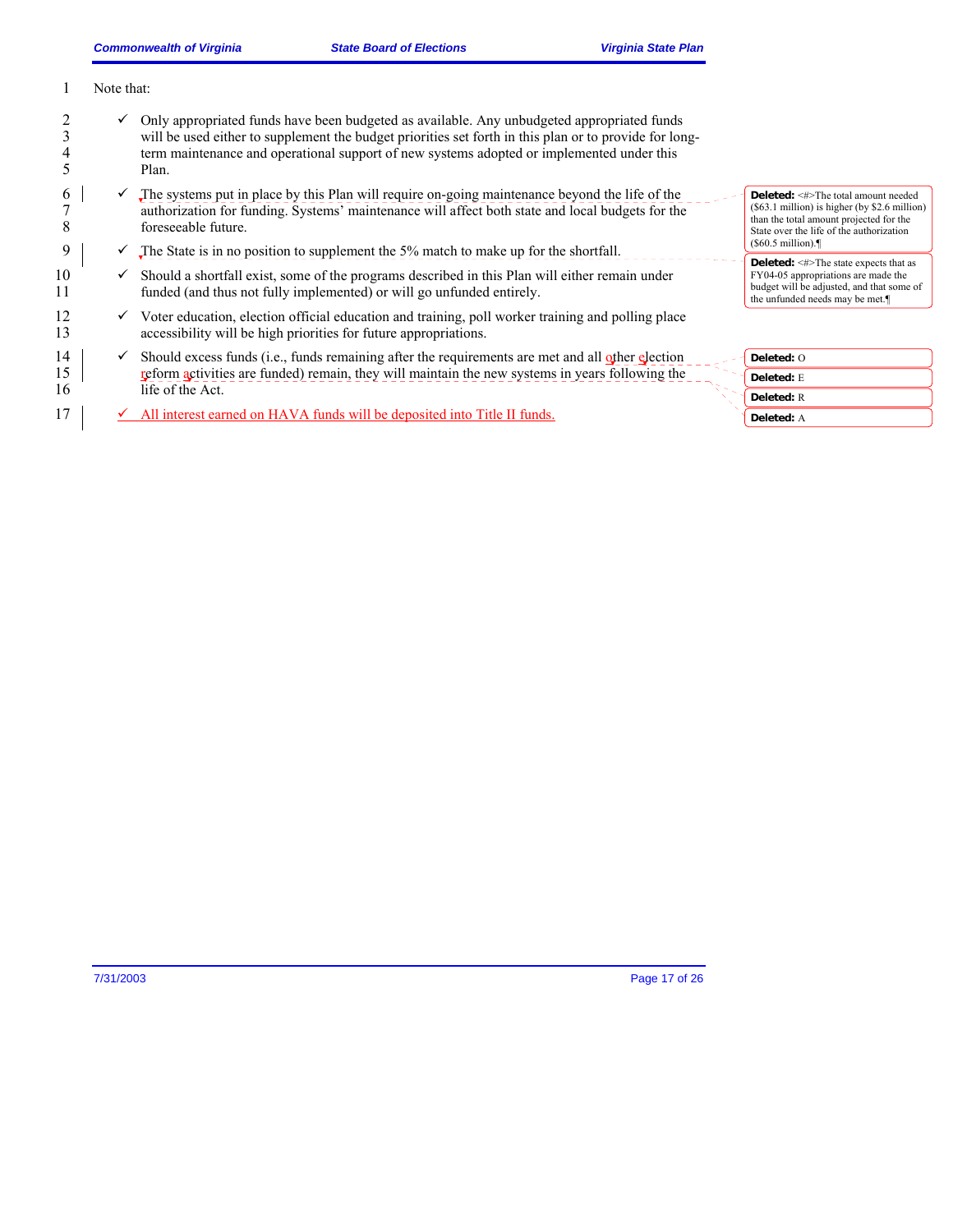#### 1 **7. Maintenance of Effort**

<sup>2</sup> *How the State, in using the requirements payment, will maintain the expenditures of the State for*  $\frac{3}{4}$  *activities funded by the payment at a level that is not less than the level of such expenditures main* 3 *activities funded by the payment at a level that is not less than the level of such expenditures maintained*  4 *by the State for the fiscal year ending prior to November 2000. – HAVA §254 (a)(7)* 

5 In accordance with HAVA section 254 (a)(7), Virginia will maintain expenditures of the State for

6 activities funded by the Requirements Payment at a level equal to or greater than the level of such expenditures in State FY00. The total spent on meeting the specific requirements of Title III in tha

7 expenditures in State FY00. The total spent on meeting the specific requirements of Title III in that FY<br>8 was \$778,994. This amount is a fraction of the total amount spent on elections by the State. was \$778,994. This amount is a fraction of the total amount spent on elections by the State.

9 In addition, in Virginia, much of the expense of both federal and state elections is born by the 134<br>10 Iocalities. The cost of poll workers' pay and training, voting equipment, ballot generation and abse

10 localities. The cost of poll workers' pay and training, voting equipment, ballot generation and absentee

11 ballot processing all are costs born by local governments. Virginia will ensure that localities continue to 12 maintain levels of expenditures sufficient to fund elections and that the localities will not use HAVA

13 funds for routine registration- and election-related expenses. As discussed in Section 2 of this Plan, some

14 payments to localities may occur on a reimbursement basis for the purchase of voting equipment; SBE

15 will make no payments to cover the costs associated with the "normal" business of Virginia's local

16 registration and election offices.

7/31/2003 Page 18 of 26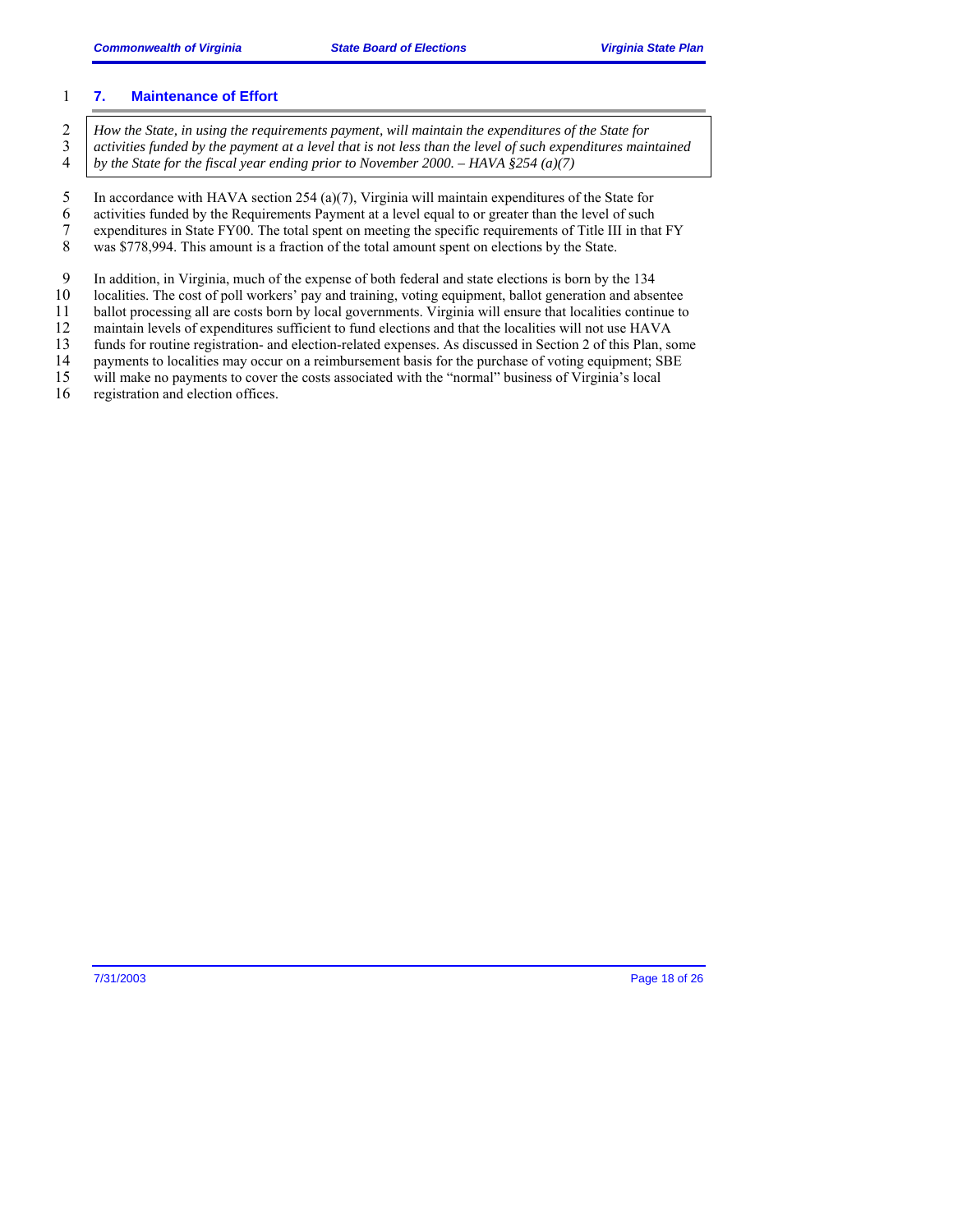#### 1 **8. Performance Goals and Measures for Virginia and localities**

<sup>2</sup> *How the State will adopt performance goals and measures that will be used by the State to determine its success and the success of units of local government in the State in carrying out the plan, including success and the success of units of local government in the State in carrying out the plan, including timetables for meeting each of the elements of the plan, descriptions of the criteria the State will use to measure performance and the process used to develop such criteria, and a description of which official is to be held responsible for ensuring that each performance goal is met. – HAVA §254 (a)(8)*

7 The Secretary of SBE will establish high-level goals and performance criteria and will have the ultimate<br>8 responsibility for ensuring the success of Virginia's HAVA implementation effort. The Deputy Secretary 8 responsibility for ensuring the success of Virginia's HAVA implementation effort. The Deputy Secretary<br>9 will have day-to-day operational responsibility for the implementation.

will have day-to-day operational responsibility for the implementation.

10 The Secretary will draft specific goals and performance measures and submit them to the Board for 11 approval. The Secretary will, as the implementation proceeds, continually evaluate existing goals and 12 measures and propose adjustments as needed. The Board will approve all performance goals, measures 13 and adjustments to the same. Status reports for each performance goal and measure will be submitted to 14 the Board for annual approval. Following approval by the Board, performance goals, measures, and 15 status reports will be posted to the SBE website. 17

**Deleted:** , through an executive agreement with the Governor,

**Deleted:** SBE will establish a HAVA Implementation Team (HIT), composed of the Secretary; Deputy Secretary; Assistant Secretary for Elections and Training; Assistant Secretary for Operations & Policy; the Chairman of the Virginia Electoral Board Association; the Chairman of the Virginia Registrars Association; representatives from the Office of the Secretary of Administration, the Office of the Secretary of Technology, the Office of Governor, the Office of the Lieutenant Governor, the Office of the Attorney General and other such members as the Secretary deems appropriate. ¶

**Deleted:** HIT

#### **Deleted:** HIT

**Deleted:** *Performance Goals¶* Virginia's goal is to achieve election reform and compliance with HAVA requirements through the successful implementation of the programs outlined in the State Plan. The following table provides the functional division of the responsibility for implementation. Only titles have been included so that accountability remains with a position and not with a specific person.¶ **Plan Elements** ... [3]

7/31/2003 Page 19 of 26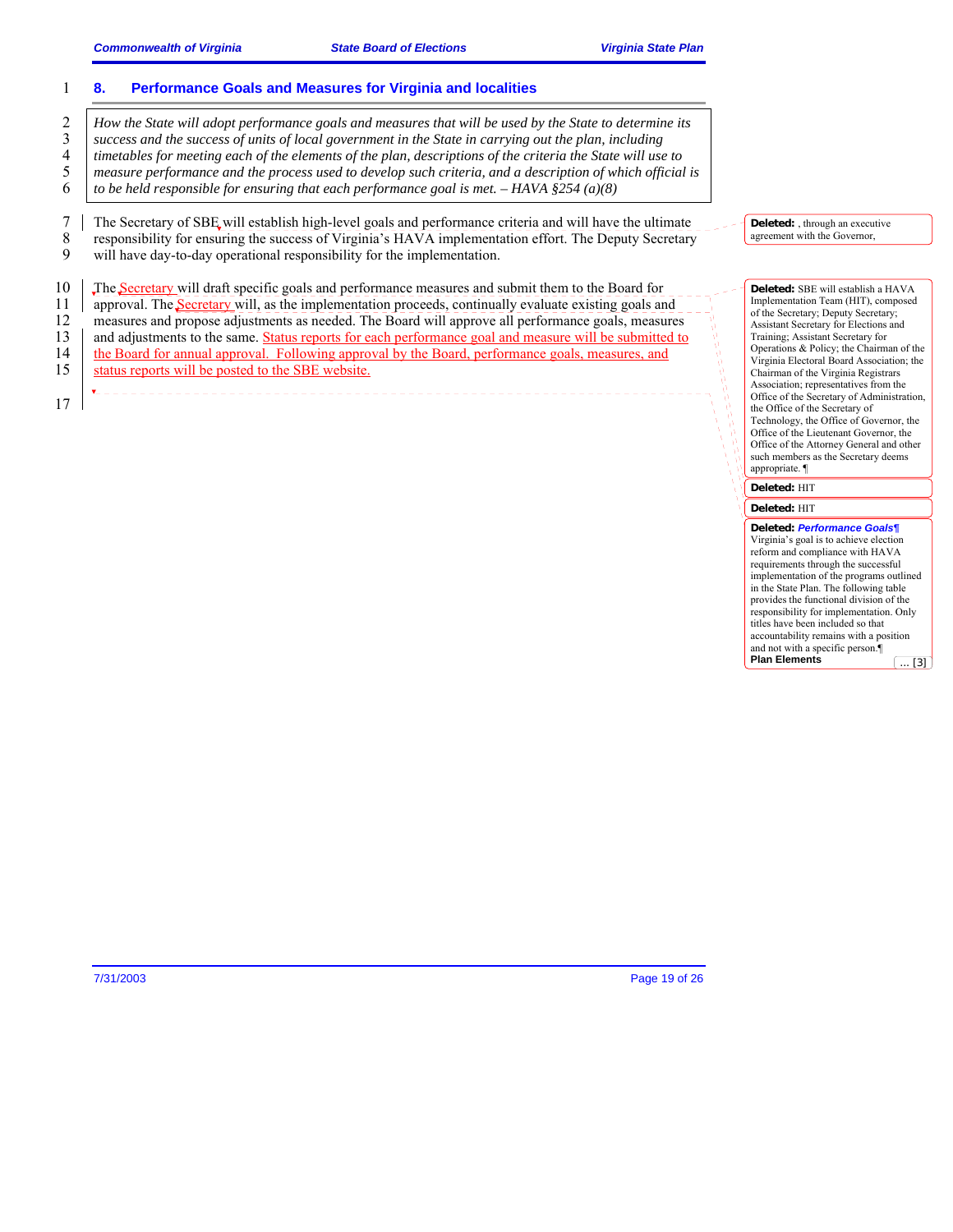## 1 **9. Complaint Procedures**  2 *A description of the uniform, nondiscriminatory State-based administrative complaint procedures in* <br>3 effect under section 402. – HAVA §254 (a)(9) 3 *effect under section 402. – HAVA §254 (a)(9)* 4 SBE now has informal grievance procedures and will adopt formal grievance procedures. For informal 5 grievances, SBE has a toll free number and an e-mail address that any member of the public might use to 6 file a complaint. The appropriate SBE staff, in many cases the Secretary, handles these informal 7 complaints. Under current Virginia law, all written complaints are public documents open to public inspection. 9 The Board will adopt a formal procedure that meets the requirements of §402. Specifically: 10  $\checkmark$  The procedures will be uniform and nondiscriminatory (§402 (a)(2)(A)). 11  $\checkmark$  Under these procedures, any person who believes that there is a violation of any provision of Title 12 III may file a complaint  $(\S 402 \text{ (a)}(2)(B))$ . 13  $\checkmark$  Any complaint filed under the procedures must be in writing and notarized, and signed and sworn to by the person filing the complaint (8402 (a)(2)(C)). to by the person filing the complaint  $(\S 402 \text{ (a)}(2)(C))$ . 15  $\checkmark$  The Secretary of the SBE will receive all formal complaint filings. The Secretary will be responsible for assigning a SBE staff member to be responsible for tracking all formal 16 responsible for assigning a SBE staff member to be responsible for tracking all formal<br>17 complaints, conducting an initial investigation and making an initial attempt to resolve 17 complaints, conducting an initial investigation and making an initial attempt to resolve the issue through administrative means. through administrative means. 19  $\checkmark$  The Secretary may consolidate similar formal and informal complaints into a single complaint 20 (§402 (a)(2)(D)).  $21 \times$  Should attempts at resolution fail, and at the request of the complainant, there will be a hearing on 22 the record, conducted by the three-member Board  $(\S 402 \text{ (a)}(2)(E))$ . 23  $\checkmark$  If the Board determines that there is a violation of any provision of Title III, the Board will specify the appropriate remedy ( $\{402 \text{ (a)}(2)(F)\}$ ). specify the appropriate remedy  $(\S 402 \text{ (a)}(2)(F))$ . 25  $\checkmark$  If the Board determines that there is no violation, it will dismiss the complaint and publish the results of the proceedings ( $\{402 \text{ (a)}(2)(G)\}$ ). results of the proceedings  $(\S 402 \text{ (a)}(2)(G))$ .  $27 \times$  The Board will make a final determination on any complaint within the 90 days following the day 28 on which the complaint is filed unless the complainant consents to a longer period for such 29 determination  $(\S 402 \text{ (a)}(2)(H)).$  $30 \times$  If the Board fails to meet the 90-day deadline, the complaint will be resolved within the next 60 31 days under alternative dispute resolution procedures adopted by the Board. The record and other 32 materials from any such proceedings will be available for use under the alternative dispute 33 resolution procedures  $(\text{\$402 (a)(2)(I)}).$ 34 SBE will notify in writing each complainant that files a formal complaint of the disposition of the complaint. complaint. **Deleted:** Deputy

7/31/2003 Page 20 of 26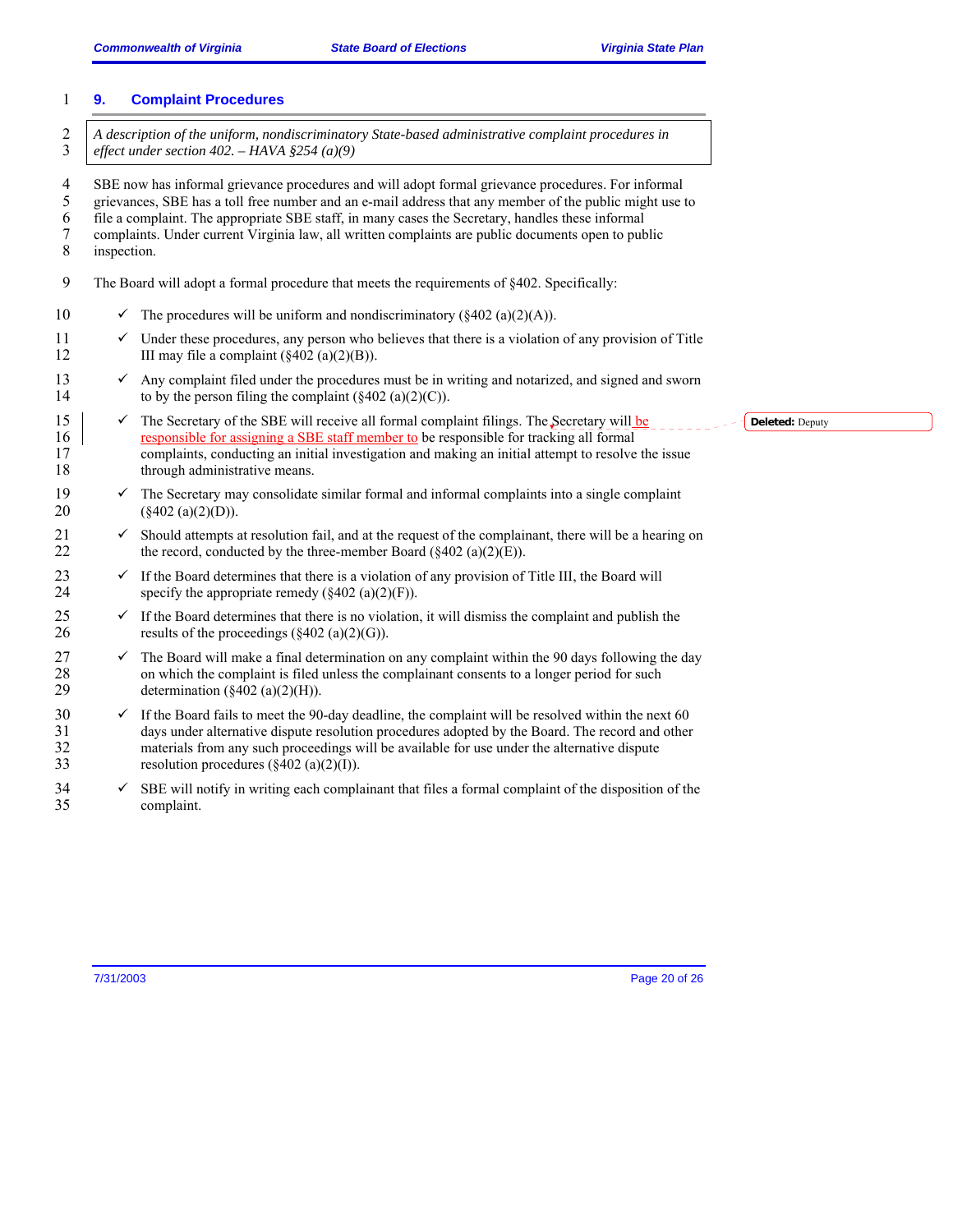#### 1 **10. Use of Title I Funds**

- <sup>2</sup> *If the State received any payment under title I, a description of how such payment will affect the activities*  $\frac{3}{2}$  *proposed to be carried out under the plan, including the amount of funds available for such act* 3 *proposed to be carried out under the plan, including the amount of funds available for such activities. –*  4 *HAVA §254 (a)(10)*
- 5 Virginia anticipates using Title I funds to jump-start the development of the new statewide voter
- 
- 6 registration system, establish and maintain the administrative grievance procedure, partially address
- 7 polling place accessibility and administer the plan over the life of the plan. SBE will also fund the new<br>8 UOCAVA office and explore the feasibility of further streamlining the process for UOCAVA voters or UOCAVA office and explore the feasibility of further streamlining the process for UOCAVA voters once
- 9 this central office is established.
- 10 Current staffing levels at SBE are insufficient to implement the requirements and additional new staff will
- 11 augment the existing SBE structure.
- 12 Title I funds will be used as follows:

| (\$ in millions)                                                                                               | <b>Total</b> | §101         | \$102        |                                                                                             |
|----------------------------------------------------------------------------------------------------------------|--------------|--------------|--------------|---------------------------------------------------------------------------------------------|
| <b>Title I Expenditures</b>                                                                                    | Cost         | <b>Funds</b> | <b>Funds</b> |                                                                                             |
| <b>Title III Requirements</b>                                                                                  |              |              |              |                                                                                             |
| §301 Voting System Standards                                                                                   | \$32.6       |              | \$4.5        | Deleted: 23.2                                                                               |
| Punch card & Lever buy-out                                                                                     |              |              |              | <b>Deleted:</b> §301 Accessibility Au $\left(\begin{array}{c} \dots [4] \end{array}\right)$ |
| <b>Other Election Reform Activities</b>                                                                        |              |              |              | Deleted: 2.5                                                                                |
| Voter education; Election official                                                                             | \$13.5       | \$3.5        |              | Deleted: \$2.5                                                                              |
| education and training; and Poll<br>worker training                                                            |              |              |              | <b>Deleted:</b> Other priorities or<br>maintenance and on-going suppor $\boxed{ [5]}$       |
| §402 Grievance Procedure                                                                                       | \$0.05       | \$0.05       |              | <b>Deleted: \$39.2</b>                                                                      |
| §702 Single state UOCAVA Office                                                                                | \$0.5        | \$0.5        |              | Deleted: 2                                                                                  |
| Plan creation, implementation and<br>management                                                                | \$3.05       | \$3.05       |              | Deleted: I                                                                                  |
| Totals:                                                                                                        | \$51.2       | \$7.1        | \$4.5        | Deleted: I                                                                                  |
|                                                                                                                |              |              |              | Deleted: I                                                                                  |
| If Title II funds are available, and if Virginia can appropriately use these funds for any of the expenditures |              |              |              | Deleted: I                                                                                  |

13 If Title II funds are available, and if Virginia can appropriately use these funds for any of the expenditures

- 14 listed under Title III requirements, in advance of spending these Title I funds, then the state will use Title 15 II funds. If Title I funds must be used due to the unavailability of Title II funds, and Title II funds are later
- 16 made available, the Title I funds will be reimbursed from Title II funds for appropriate expenditures,
- 17 unless not allowed by law. Any excess §101 funds will be used either to supplement the budget priorities
- 18 as discussed in Section 6 of this Plan or to provide for long-term maintenance and operational support of new systems adopted or implemented under this Plan.
- new systems adopted or implemented under this Plan.

7/31/2003 Page 21 of 26

**Deleted:** I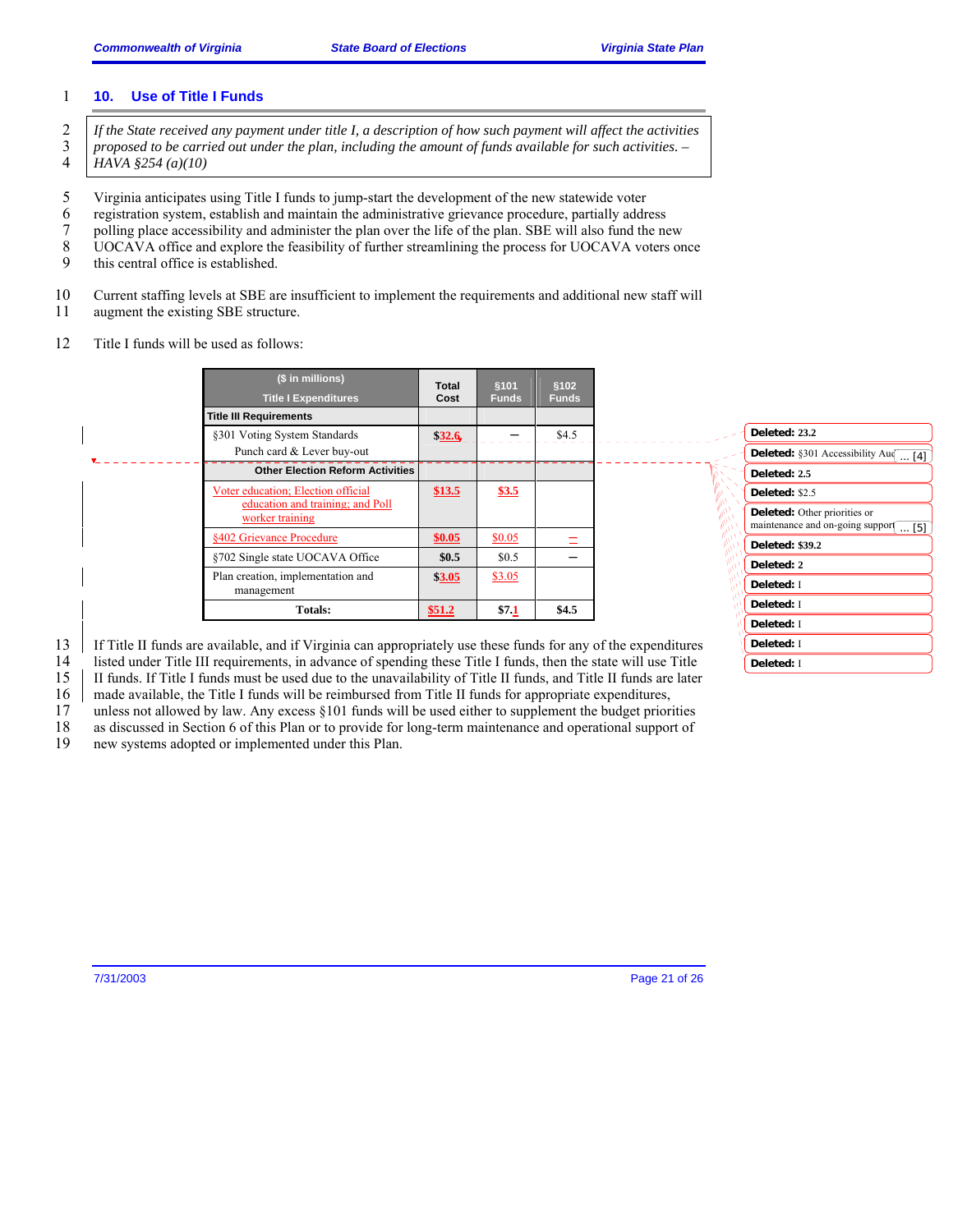|                     | <b>Management of State Plan</b><br>11.                                                                                                                                                                                                                   |                                                                                                                                         |
|---------------------|----------------------------------------------------------------------------------------------------------------------------------------------------------------------------------------------------------------------------------------------------------|-----------------------------------------------------------------------------------------------------------------------------------------|
| $\overline{c}$<br>3 | How the State will conduct ongoing management of the plan, except that the State may not make any<br>material change in the administration of the plan unless the change $-$                                                                             |                                                                                                                                         |
| 4<br>5              | $(A)$ Is developed and published in the Federal Register in accordance with section 255 in the<br>same manner as the State plan;                                                                                                                         |                                                                                                                                         |
| 6                   | $(B)$ Is subject to public notice and comment in accordance with section 256 in the same manner<br>as the State Plan: and                                                                                                                                |                                                                                                                                         |
| 8<br>9              | (C) Takes effect only after the expiration of the 30-day period which begins on the date the<br>change is published in the Federal Register in accordance with subparagraph (A).                                                                         |                                                                                                                                         |
| 10                  | $-HAVA$ §254 (a)(11)                                                                                                                                                                                                                                     |                                                                                                                                         |
| 11<br>12            | The Secretary of the State Board of Elections will have overall responsibility for the implementation and<br>management of the State Plan and will make regular reports to the Board.                                                                    | Deleted: The Deputy Secretary will<br>have day-to-day operational<br>responsibility for the implementation of                           |
| 13<br>14<br>15      | Current SBE staffing is insufficient for the proper administration and implementation of the Act.<br>Additional staff will supplement the current SBE structure, particularly in the areas of voting equipment,<br>accessibility, training and policy.   | the plan with the Assistant Secretaries<br>managing the implementation of the<br>aspects of the plan that fall within their<br>purview. |
| 16<br>17<br>18      | The Board will establish an annual review procedure that will include (at a minimum) an evaluation<br>process that measures progress against the performance standards adopted the prior year and a procedure<br>for adopting changes to the State Plan. |                                                                                                                                         |
| 19<br>20            | Virginia understands that no material changes in the administration of the plan will be made unless the<br>change:                                                                                                                                       |                                                                                                                                         |
| 21                  | Is developed and published in the Federal Register in accordance with section 255;<br>(A)                                                                                                                                                                |                                                                                                                                         |

- 22 (B) Is subject to public notice and comment in accordance with section 256; and
- 23 (C) Takes effect only after the expiration of the 30-day period which begins on the date the change is published in the Federal Register. change is published in the Federal Register.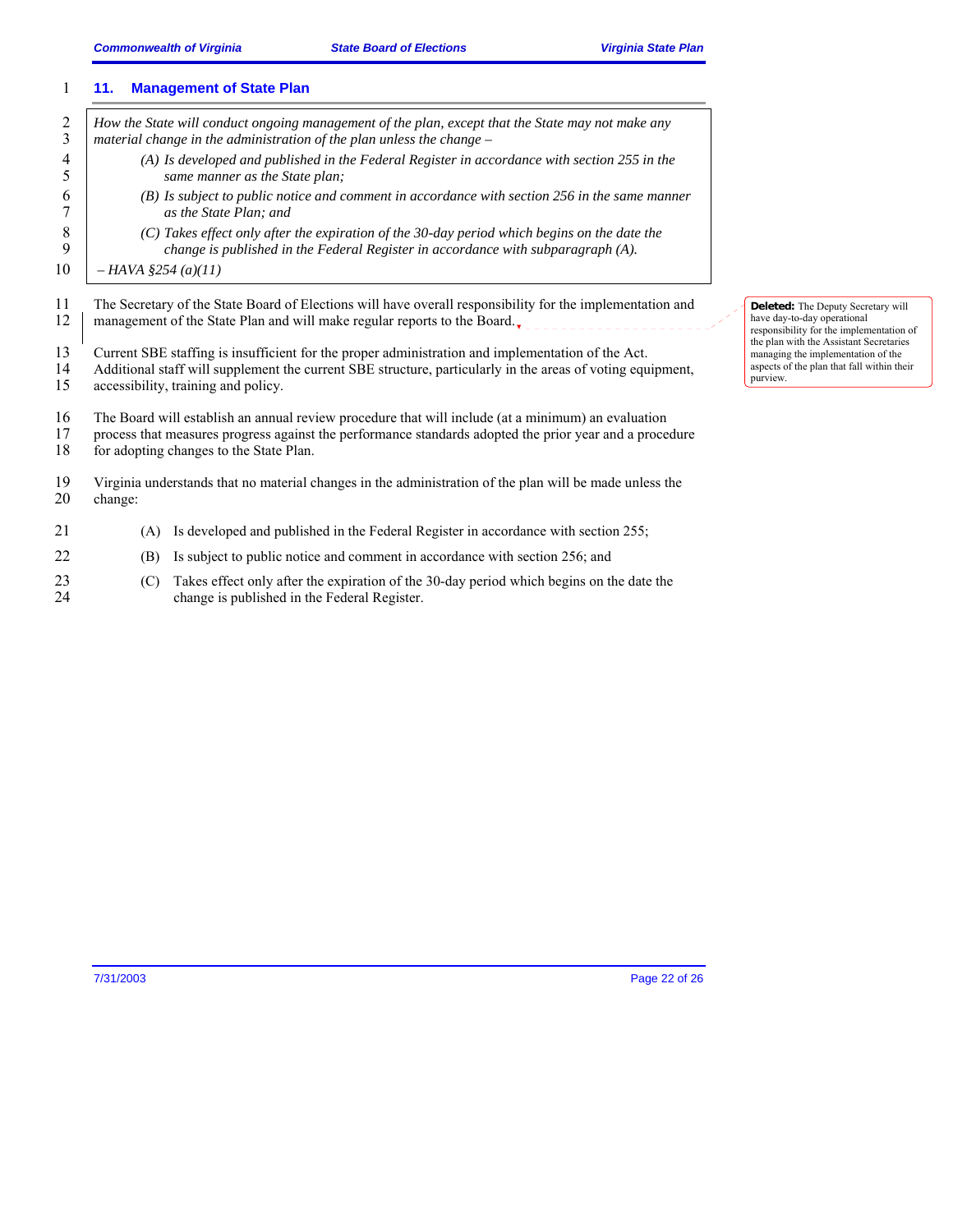| $\mathbf{1}$                          | <b>Changes from the Previous Year's Plan</b><br>12.                                                                                                                                                                                                                                                                                                                                                                                                                                                                                                                     |
|---------------------------------------|-------------------------------------------------------------------------------------------------------------------------------------------------------------------------------------------------------------------------------------------------------------------------------------------------------------------------------------------------------------------------------------------------------------------------------------------------------------------------------------------------------------------------------------------------------------------------|
| $\overline{2}$<br>3<br>$\overline{4}$ | In the case of a State with a State plan in effect under this subtitle during the previous fiscal year, a<br>description of how the plan reflects changes from the State plan for the previous fiscal year and of how<br>the State succeeded in carrying out the State plan for such previous fiscal year. $-HAVA$ §254 (a)(12)                                                                                                                                                                                                                                         |
| 5                                     | <b>Changes from the Previous Year's Plan:</b>                                                                                                                                                                                                                                                                                                                                                                                                                                                                                                                           |
| 6<br>7<br>8                           | The 2006 amendment to the Virginia HAVA State Plan reflects accurate funding levels and revises<br>projected expenditures. Additionally, the amendment consolidates authority in the SBE Secretary for<br>future organizational flexibility in management of the plan.                                                                                                                                                                                                                                                                                                  |
| 9                                     | <b>Success of HAVA implementation to date:</b>                                                                                                                                                                                                                                                                                                                                                                                                                                                                                                                          |
| 10                                    | In keeping with the Virginia State Plan, the SBE has done the following:                                                                                                                                                                                                                                                                                                                                                                                                                                                                                                |
| 11                                    | <b>Voting Equipment</b>                                                                                                                                                                                                                                                                                                                                                                                                                                                                                                                                                 |
| 12<br>13<br>14<br>15<br>16            | As of March 31, 2006, the SBE provided \$24,303,841.22 to all 134 localities to replace outdated voting<br>machines with HAVA compliant voting equipment. All localities have received at least one accessible<br>DRE for every precinct, including central absentee precincts where they exist. All localities had contracts<br>for HAVA compliant voting equipment by January 1, 2006. As of May 11, 2006, all localities have<br>received their HAVA compliant voting equipment.                                                                                     |
| 17                                    | <b>Polling Place Accessibility</b>                                                                                                                                                                                                                                                                                                                                                                                                                                                                                                                                      |
| 18<br>19<br>20<br>21<br>22<br>23      | The SBE developed strategic plans for accessibility improvements across the Commonwealth. SBE<br>contracted with sixteen Centers for Independent Living (disability, advocacy, and service groups) for site<br>surveys of all polling places in Virginia. ADA standards were used to determine polling place<br>accessibility. Following surveys of polling facilities, SBE notified the local election officials of the<br>barriers discovered at their polling facilities. After the local offices remove their barriers, the SBE<br>reimburses them with HAVA funds. |
| 24                                    | <b>Election Official Training</b>                                                                                                                                                                                                                                                                                                                                                                                                                                                                                                                                       |
| 25<br>26<br>27<br>28<br>29<br>30      | The SBE conducted regional training sessions for local election officials on new provisional voting<br>policies and procedures. SBE conducted regional training sessions on the new HAVA compliant voting<br>equipment and related security issues. The SBE also provided localities with funding for poll worker<br>training on new HAVA compliant voting machines. Finally, the SBE also developed and distributed to<br>localities an accessibility training module that contained a presentation, trainee handbook, and a teacher's<br>manual.                      |
| 31                                    | <b>Voter Education</b>                                                                                                                                                                                                                                                                                                                                                                                                                                                                                                                                                  |
| 32<br>33<br>34<br>35<br>36            | The SBE developed new Easy Voter guides and Voting Rights and Responsibilities cards that were<br>distributed to all public libraries, colleges, universities, and general registrars' offices throughout the<br>state. The SBE also published Public Service Announcements regarding voting rights and<br>responsibilities. The SBE also provided funding for voter education on new HAVA compliant voting<br>machines.                                                                                                                                                |

7/31/2003 Page 23 of 26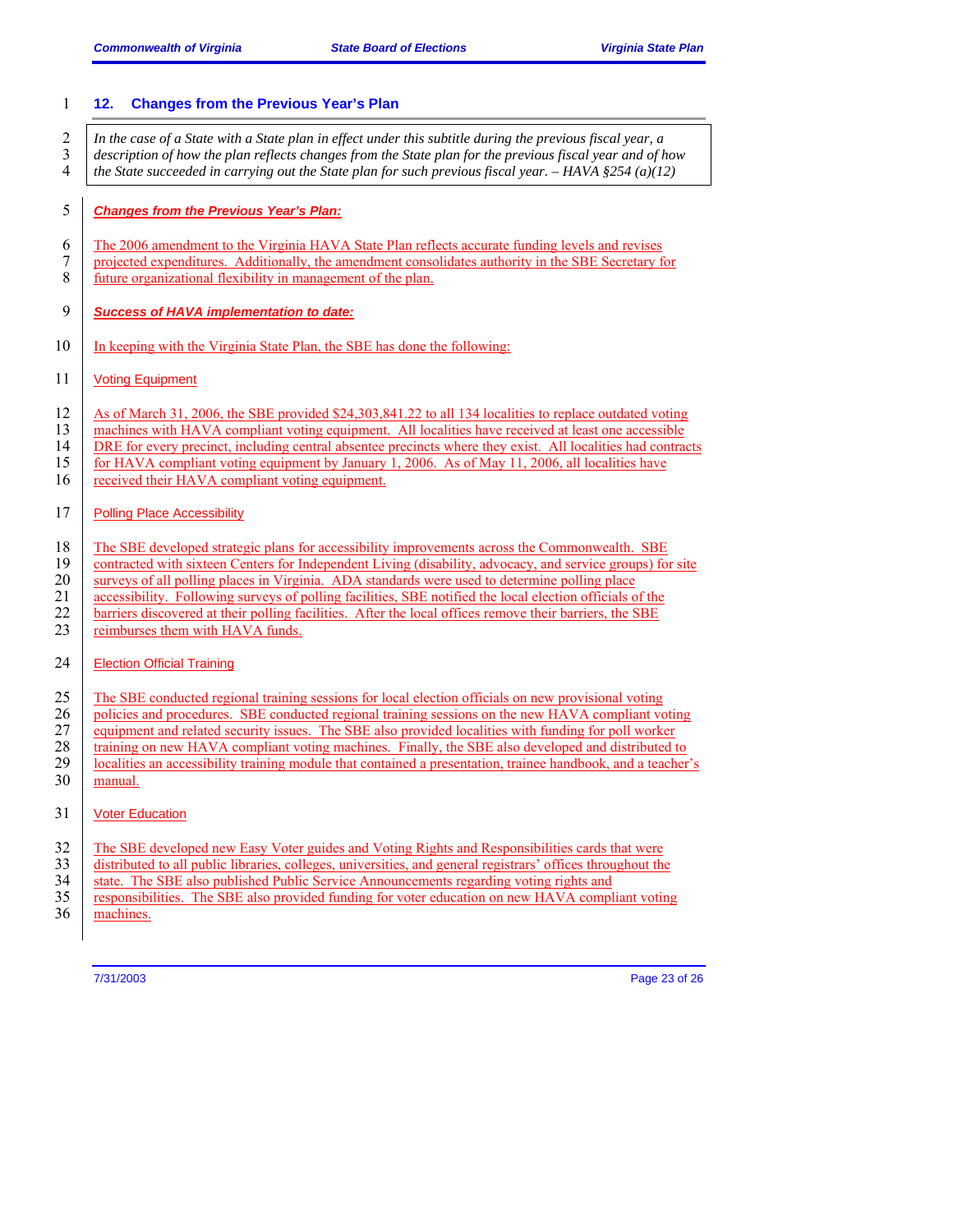| 1<br>$\mathfrak{2}$<br>3            | SBE completely redesigned its website to provide better and easier access to information for the public<br>regarding the electoral process. The new website is fully accessible and complies with Virginia's<br>accessibility and usability standards.                                                                                                                                                                                                                                                                                                                                                                                 |
|-------------------------------------|----------------------------------------------------------------------------------------------------------------------------------------------------------------------------------------------------------------------------------------------------------------------------------------------------------------------------------------------------------------------------------------------------------------------------------------------------------------------------------------------------------------------------------------------------------------------------------------------------------------------------------------|
| 4                                   | <b>Voting Information</b>                                                                                                                                                                                                                                                                                                                                                                                                                                                                                                                                                                                                              |
| 5<br>6<br>7<br>$\,$ $\,$<br>9<br>10 | SBE prepared and distributed information to all localities to post at all polling places on election day.<br>This information included: a sample version of the ballot to be used for that election; the date of the<br>election and the hours during which the polls are open; instructions on how to vote, including how to cast<br>a vote and how to cast a provisional ballot; instructions for mail-in registrants and first-time voters;<br>identification requirements; information on casting a complaint; and general information on Federal and<br>State laws regarding prohibitions on acts of fraud and misrepresentation. |
| 11                                  | <b>Computerized Statewide Voter Registration List</b>                                                                                                                                                                                                                                                                                                                                                                                                                                                                                                                                                                                  |
| 12<br>13<br>14                      | On December 29, 2004, Virginia awarded a contract for a HAVA compliant statewide voter registration<br>system entitled Virginia Election Registration and Information System (VERIS). Virginia is working to<br>complete this project as soon as possible.                                                                                                                                                                                                                                                                                                                                                                             |
| 15                                  | <b>Voter Registration by Mail</b>                                                                                                                                                                                                                                                                                                                                                                                                                                                                                                                                                                                                      |
| 16<br>17                            | SBE designed, developed, and implemented a system to notify first time mail registrants to present<br>HAVA acceptable identification the first time that they vote.                                                                                                                                                                                                                                                                                                                                                                                                                                                                    |
| 18                                  | Uniformed and Overseas Citizens Absentee Voting Act (UOCAVA)                                                                                                                                                                                                                                                                                                                                                                                                                                                                                                                                                                           |
| 19<br>20<br>21<br>22<br>23          | The Virginia UOCAVA Coordinator has created, maintained, updated, and mailed information pamphlets<br>to stakeholders, mailed registration applications and absentee materials to stakeholders and participated in<br>outreach activities that provide the UOCAVA citizen with information needed to register and vote<br>absentee. The UOCAVA Coordinator also increased participation in Virginia's award winning electronic<br>ballot transmission program through a mixture of creative and traditional outreach methods.                                                                                                          |
| 24                                  | <b>Grievance Procedure</b>                                                                                                                                                                                                                                                                                                                                                                                                                                                                                                                                                                                                             |
| 25<br>26                            | SBE designed, developed, and implemented a formal grievance procedure that meets the requirements of<br>§402. The grievance procedures have been in place since May 2004.                                                                                                                                                                                                                                                                                                                                                                                                                                                              |
| 27                                  | <b>Provisional Voting</b>                                                                                                                                                                                                                                                                                                                                                                                                                                                                                                                                                                                                              |
| 28<br>29<br>30<br>31<br>32<br>33    | Virginia has allowed a form of provisional voting since 1975. In order to be fully compliant with HAVA,<br>Virginia passed minor legislative changes in the 2004 session of the General Assembly to include<br>provisions applicable to HAVA such as voting after the polls have closed due to a court order, the<br>treatment of an absentee ballot as a provisional ballot if it was returned without a photocopy of an<br>applicable identification document if this was required, and other HAVA ID requirements.                                                                                                                  |
| 34<br>35<br>36<br>37<br>38          | In addition, the SBE developed and approved comprehensive provisional ballot procedures in order to<br>achieve uniformity in the issuing, tracking, and counting of provisional ballots. SBE developed written<br>material, instructions, and signs to provide to all 134 localities for use in 100% of precincts and posted<br>this information on the SBE website.                                                                                                                                                                                                                                                                   |
| 20                                  |                                                                                                                                                                                                                                                                                                                                                                                                                                                                                                                                                                                                                                        |

39 Other efforts include the development of a free-access system by instituting a toll-free telephone number. 40 Each provisional voter is provided the number and a code at the time the provisional ballot is cast. The

7/31/2003 Page 24 of 26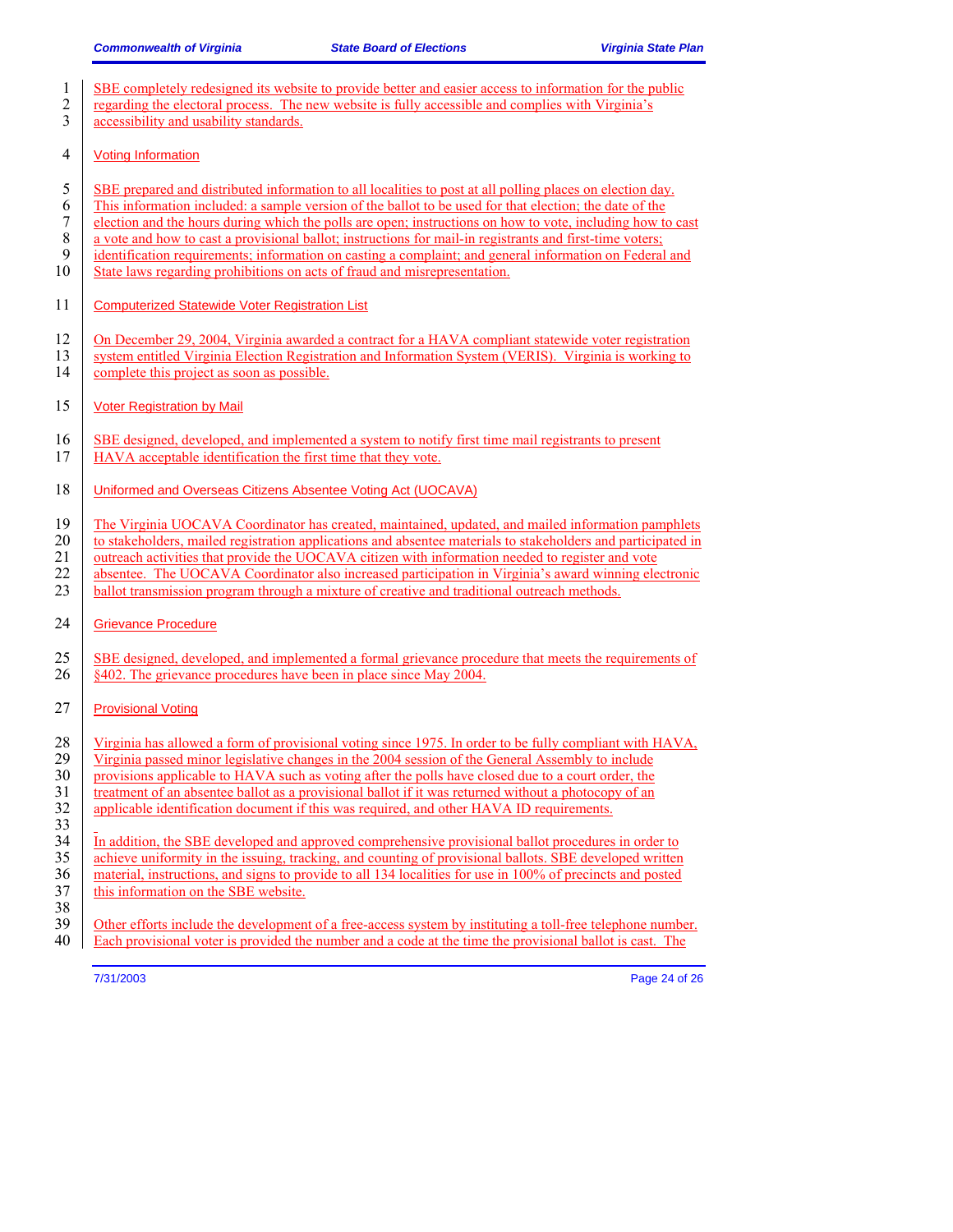$\bigcap$ 

|                | voter then dials in on the toll free number, enters the assigned code and is transferred to the proper local |
|----------------|--------------------------------------------------------------------------------------------------------------|
| 2              | registration office where the information on the disposition of provisional ballots is maintained.           |
|                |                                                                                                              |
| 4              | Finally, the VERIS system will allow each registrar the ability to indicate provisional vote history for     |
| 5 <sup>1</sup> | each individual voter, automatically generate correspondence to a provisional voter as required by           |
| 6              | HAVA, and track the total number of provisional ballots cast and counted by locality, a capability the       |
|                | previous system lacked.<br><b>Deleted:</b> Not applicable.                                                   |
|                |                                                                                                              |

7/31/2003 Page 25 of 26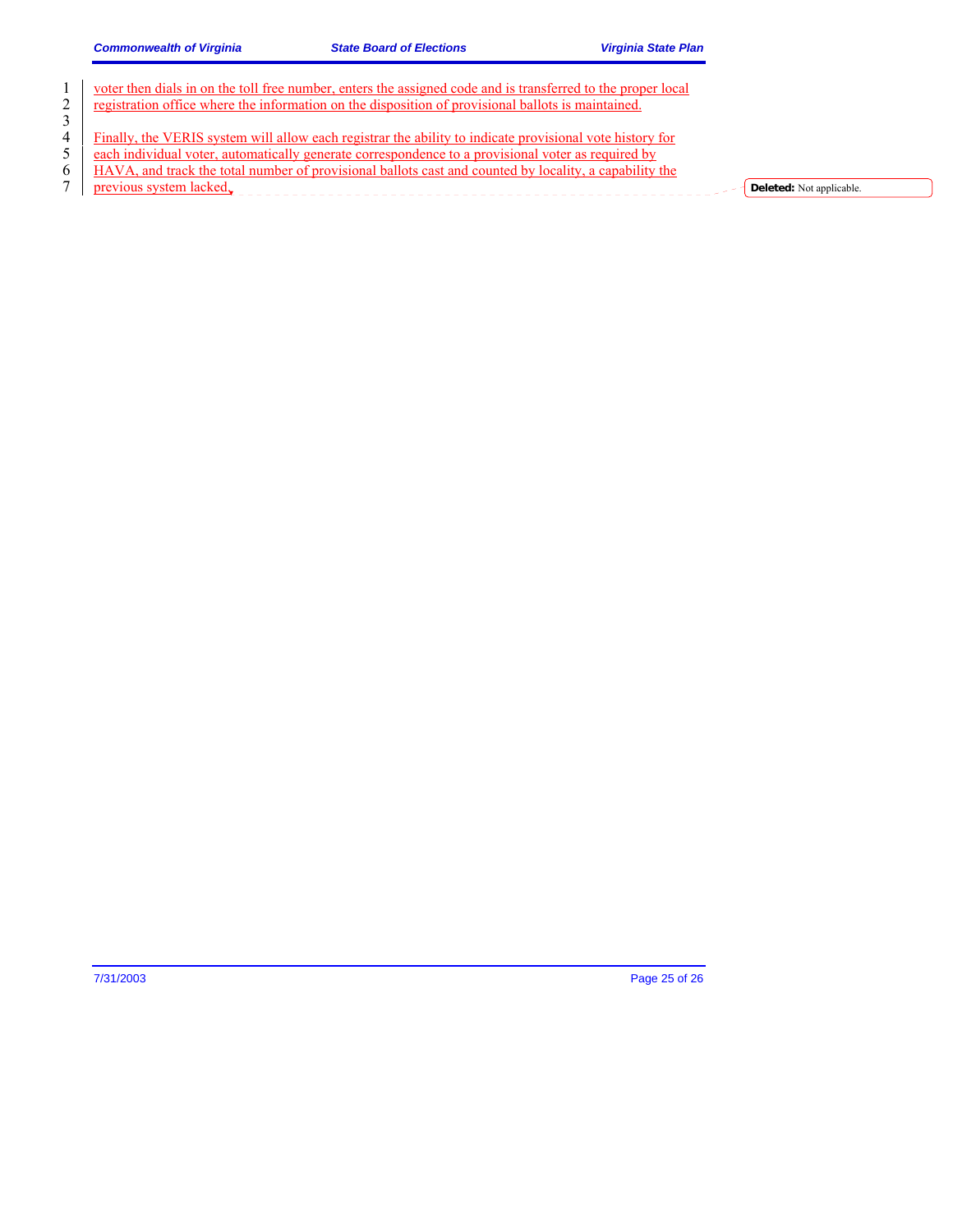|                                 | The HAVA Advisory Committee and its Procedures.<br>13.                                                                                                             |                                                                                                                                                                                                                          |                                                                                                                                                                                                                                                                                                    |
|---------------------------------|--------------------------------------------------------------------------------------------------------------------------------------------------------------------|--------------------------------------------------------------------------------------------------------------------------------------------------------------------------------------------------------------------------|----------------------------------------------------------------------------------------------------------------------------------------------------------------------------------------------------------------------------------------------------------------------------------------------------|
| $\overline{c}$<br>3<br>4        | section 255 and the procedures followed by the committee under such section and section 256. - HAVA<br>\$254(a)(13)                                                | A description of the committee which participated in the development of the State plan in accordance with                                                                                                                |                                                                                                                                                                                                                                                                                                    |
| 6<br>$\boldsymbol{7}$<br>8<br>9 | Virginia's HAVA Advisory Committee is a diverse group of citizens including representatives from<br>comment and provided essential guidance.                       | various constituency groups, local election officials and representatives from state agencies. Jean Jensen,<br>Secretary of the SBE, chaired the committee. The committee met before the release of this plan for public | Deleted: Virginia's HAVA Advisory<br>Committee (HAC) is a diverse group of<br>citizens including representatives from<br>various constituency groups, local<br>election officials and representatives from<br>state agencies. Jean Jensen, Secretary of                                            |
| 10                              | The Committee membership, including each person's affiliation, is as follows:<br><b>Joseph Bowman</b><br>Director, VA Dept. for the Blind and Visually<br>Impaired | <b>Michael G. Brown</b><br>Chair, VA State Board of Elections                                                                                                                                                            | the SBE, chaired the committee. The<br>HAC met three times before the release<br>of this plan for public comment and<br>provided essential guidance particularly<br>on the issues of accessibility, voter<br>education and training. Further, the HAC<br>reviewed drafts of the State Plan and was |
|                                 | <b>Malvern "Rudy" Butler</b><br><b>President, Virginia Association of Counties</b>                                                                                 | <b>Mary Margaret Cash</b><br><b>Assistant Commissioner</b><br>VA Dept. of Rehabilitative Services                                                                                                                        | instrumental in disseminating the plan,<br>holding public hearings and soliciting<br>citizen input.<br>The Committee membership, including<br>each person's affiliation, is as follows:                                                                                                            |
|                                 | <b>Charles F. Downs</b><br>ADA Coordinator, City of Waynesboro, Dept. of<br>Planning                                                                               | <b>Mary Jo Fields</b><br>Director of Research, Virginia Municipal League                                                                                                                                                 | William Blake¶<br>Policy Director, Students of Virgin  [6]                                                                                                                                                                                                                                         |
|                                 | <b>Amy Gilbody</b><br><b>Advocacy Program Coordinator, AARP Virginia</b>                                                                                           | <b>Olga Hernandez</b><br>VA League of Women Voters                                                                                                                                                                       |                                                                                                                                                                                                                                                                                                    |
|                                 | <b>Barbara Hildenbrand</b><br>Vice Chair, VA State Board of Elections                                                                                              | <b>James L. Holmes</b><br>Secretary of Electoral Board, Culpepper County                                                                                                                                                 |                                                                                                                                                                                                                                                                                                    |
|                                 | <b>James Hopper</b><br>Senior Assistant Attorney General,<br>Commonwealth of Virginia                                                                              | <b>Jean R. Jensen</b><br>Secretary, VA State Board of Elections                                                                                                                                                          |                                                                                                                                                                                                                                                                                                    |
|                                 | <b>James R. Leaman</b><br>President, VA State AFL-CIO                                                                                                              | <b>Margaret K. Luca</b><br>Secretary of Electoral Board, Fairfax County                                                                                                                                                  |                                                                                                                                                                                                                                                                                                    |
|                                 | <b>Randy Marcus</b><br>Chief of Staff to the Lieutenant Governor,<br><b>Commonwealth of Virginia</b>                                                               | <b>Israel O'Quinn</b><br>Political Director, Republican Party of VA                                                                                                                                                      |                                                                                                                                                                                                                                                                                                    |
|                                 | <b>Aida Pacheco</b><br><b>CEP Project Director</b><br><b>Richmond Career Advancement Center</b>                                                                    | <b>J.A.G. "Buddy" Parrish</b><br>Chairman of Electoral Board, Virginia Beach City                                                                                                                                        |                                                                                                                                                                                                                                                                                                    |
|                                 | <b>Tammi M. Pinckney</b><br>General Registrar, Poquoson County                                                                                                     | <b>Kelly Porell</b><br><b>Executive Director, Virginia 21</b>                                                                                                                                                            |                                                                                                                                                                                                                                                                                                    |

**Amy Reger** Executive Director, Democratic Party of VA

> **J. Kirk de Showalter** General Registrar, Richmond City

**Linda Thomas** President, Virginia NAACP

**Maribel Ramos** Special Assistant to the Governor, Commonwealth of Virginia

**Christine Ruderson** Virginia Dept. for the Deaf and Hard of Hearing

**William A. Spradlin** Chairman of Electoral Board, Chesapeake City

7/31/2003 Page 26 of 26

11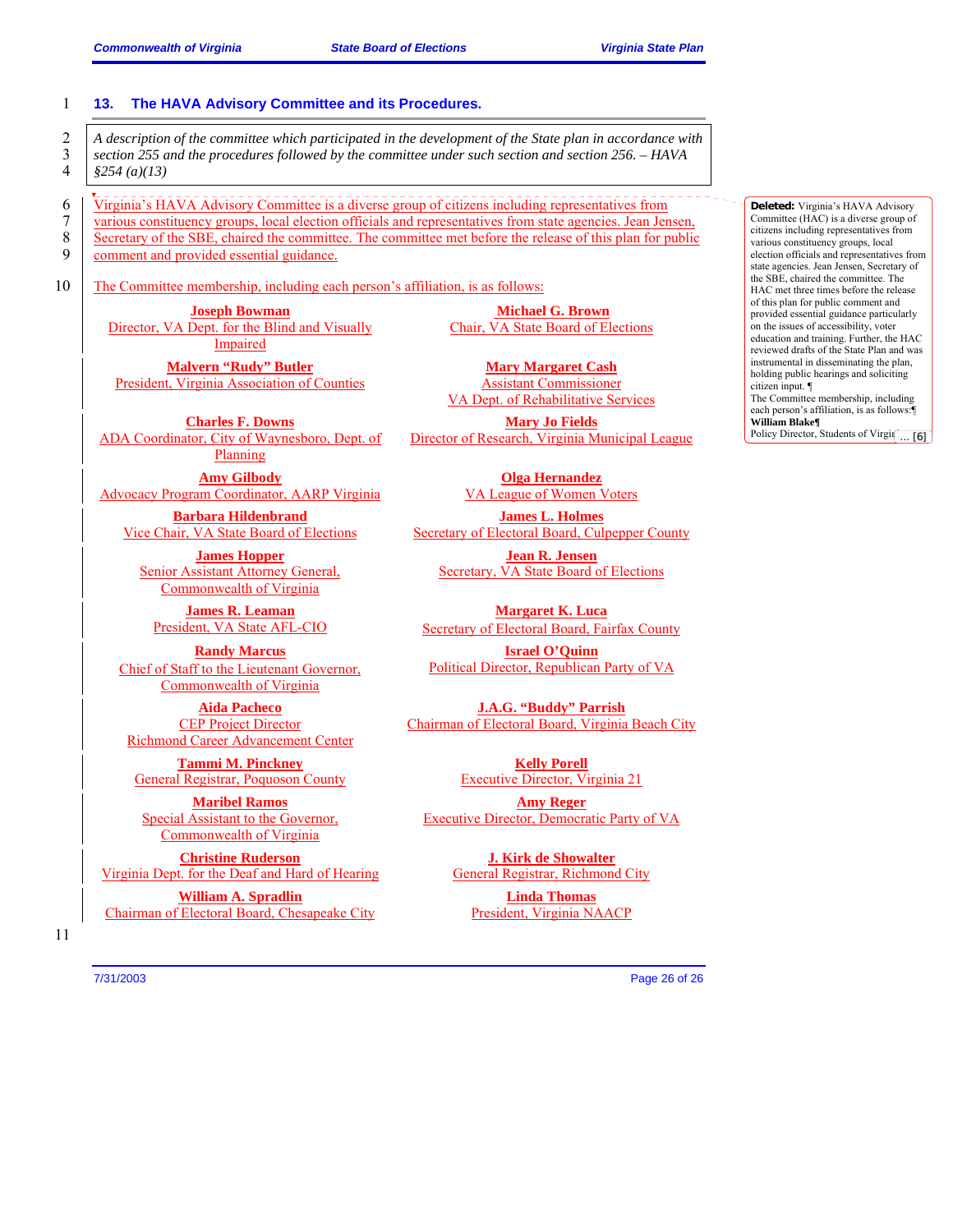**Page 16: [1] Deleted in the integral page 16: [1] Deleted in the integral page 16: [1] Deleted in the integral page 17: 12: PM** 

As of July 2003, federal appropriations were substantially lower than authorized by the Act. In creating a budget, the state made certain assumptions about future funding levels, summarized in the table below:

| (\$ in millions)<br><b>Federal Fiscal Year</b> | <b>Total Federal funds</b><br>projected | <b>Virginia</b><br><b>Federal Share</b> | 5% State<br>match<br>requirement* | <b>Total funds</b><br>projected for<br><b>Virginia</b> |
|------------------------------------------------|-----------------------------------------|-----------------------------------------|-----------------------------------|--------------------------------------------------------|
| <b>Early Payments</b><br>(Title I Funds)       | \$650.0<br>(appropriated)               | \$11.6                                  |                                   | \$11.6                                                 |
| 2003                                           | \$833<br>(appropriated)                 | \$20.6                                  | \$1.1                             | \$21.7                                                 |
| 2004                                           | \$500.0<br>(Pres. Bush's Budget)        | \$11.6                                  | \$0.6                             | \$12.2                                                 |
| 2005                                           | \$600.0<br>(authorized)                 | \$14.2                                  | \$0.8                             | \$15.0                                                 |
|                                                | Total: \$2,583.0                        | \$58.0                                  | \$2.5                             | \$60.5                                                 |

\* 5% match calculated by multiplying the Virginia Federal Share by 0.0526. Based on these funding levels, the state developed a budget (through the end of CY05) that reflects only appropriated funds (and corresponding state matching funds) and the costs of implementation and maintenance associated with Title III requirements and other activities associated with the Act. As information becomes available about future funding levels, Plan revisions will adjust the budget accordingly.

| Page 16: [2] Deleted             | ialcorn |  | 4/25/2006 3:32 PM |
|----------------------------------|---------|--|-------------------|
| §254 Election official education | \$3.5   |  |                   |
| and training                     |         |  |                   |
| §254 Poll worker training        | \$5.0   |  |                   |

**Page 19: [3] Deleted jalcorn 5/5/2006 1:54 PM** 

Performance Goals

Virginia's goal is to achieve election reform and compliance with HAVA requirements through the successful implementation of the programs outlined in the State Plan. The following table provides the functional division of the responsibility for implementation. Only titles have been included so that accountability remains with a position and not with a specific person.

| <b>Plan Elements</b>                  | <b>State Official</b>               | <b>Time frame</b>              |
|---------------------------------------|-------------------------------------|--------------------------------|
| Voting Systems §301                   | Asst. Sec. for Elections & Training | Compliant by January 1, 2006   |
| Provisional Voting §302               | Asst. Sec. for Operations & Policy  | Compliant by July 1, 2004      |
| Voter Registration List §303(a)       | Asst. Sec. for Operations & Policy  | Compliant by January 1, 2006   |
| Voter Registration §303(b)            | Asst. Sec. for Operations & Policy  | Compliant by January 1, 2004   |
| Education and Training $\S 254(a)(3)$ | Asst. Sec. for Elections & Training | On-going                       |
| Polling Place Accessibility           | Asst. Sec. for Elections & Training | On-going                       |
| <b>Budget and Fiscal Controls</b>     | Asst. Sec. for Operations & Policy  | On-going                       |
| <b>Grievance Procedures</b>           | Deputy Secretary                    | Implemented by January 1, 2004 |
| <b>UOCAVA Office</b>                  | Asst. Sec. for Operations & Policy  | Compliant by January 1, 2004   |

Performance Measures

The HIT will develop specific and detailed goals and measures and will use five broad categories of measures in evaluating each goal: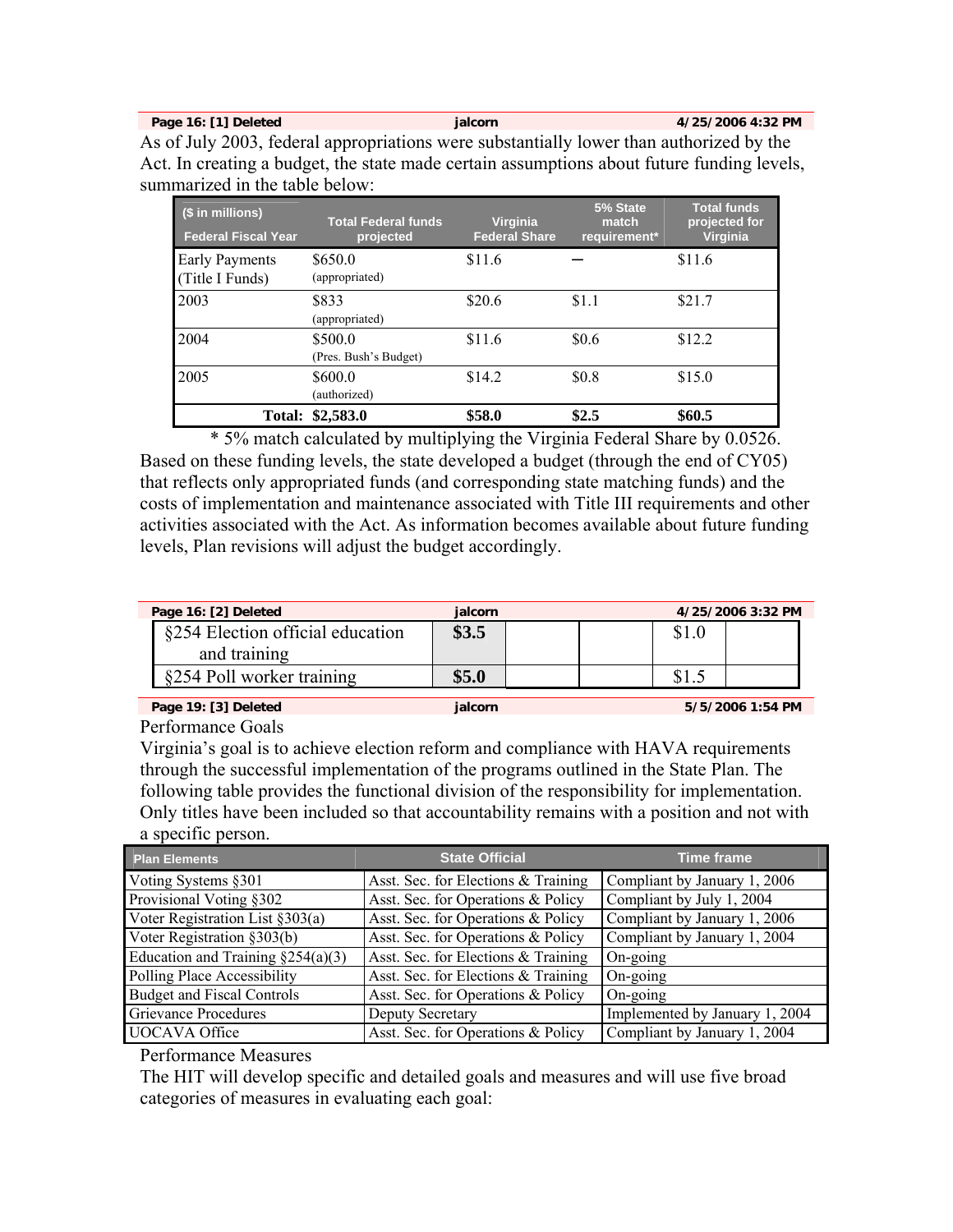Scope: will measure whether the scope of a given project is appropriate given the reality of internal and external factors.

Schedule: will measure the progress toward goals including (at least) target start and stop dates, actual start and stop dates, percentage complete.

Resources: will measure personnel and financial investment to ensure that the staffing and financial resources are sufficient for a given project at a given time.

Quality: will measure the effectiveness of the project to ensure that it meets expectations.

Risk: will measure the likelihood of certain events and the impact of those events on the project.

| Page 21: [4] Deleted                                                              | jalcorn                                                                                      |                                                                                           |                                    |                                           | 5/12/2006 10:24 AM                                     |
|-----------------------------------------------------------------------------------|----------------------------------------------------------------------------------------------|-------------------------------------------------------------------------------------------|------------------------------------|-------------------------------------------|--------------------------------------------------------|
|                                                                                   | §301 Accessibility Audits                                                                    | \$0.5                                                                                     | \$0.5                              |                                           |                                                        |
|                                                                                   | §303 Computerized statewide                                                                  | \$12.1                                                                                    | \$3.1                              |                                           |                                                        |
|                                                                                   | voter registration system                                                                    |                                                                                           |                                    |                                           |                                                        |
|                                                                                   | and mail registration                                                                        |                                                                                           |                                    |                                           |                                                        |
| Page 21: [5] Deleted                                                              | jalcorn                                                                                      |                                                                                           |                                    |                                           | 4/25/2006 4:12 PM                                      |
|                                                                                   | Other priorities or maintenance                                                              |                                                                                           | \$0.2                              |                                           |                                                        |
|                                                                                   | and on-going support                                                                         |                                                                                           |                                    |                                           |                                                        |
| Page 26: [6] Deleted                                                              | jalcorn                                                                                      |                                                                                           |                                    |                                           | 4/28/2006 11:19 AM                                     |
|                                                                                   | Virginia's HAVA Advisory Committee (HAC) is a diverse group of citizens including            |                                                                                           |                                    |                                           |                                                        |
|                                                                                   | representatives from various constituency groups, local election officials and               |                                                                                           |                                    |                                           |                                                        |
|                                                                                   | representatives from state agencies. Jean Jensen, Secretary of the SBE, chaired the          |                                                                                           |                                    |                                           |                                                        |
|                                                                                   | committee. The HAC met three times before the release of this plan for public comment        |                                                                                           |                                    |                                           |                                                        |
|                                                                                   | and provided essential guidance particularly on the issues of accessibility, voter education |                                                                                           |                                    |                                           |                                                        |
|                                                                                   | and training. Further, the HAC reviewed drafts of the State Plan and was instrumental in     |                                                                                           |                                    |                                           |                                                        |
|                                                                                   | disseminating the plan, holding public hearings and soliciting citizen input.                |                                                                                           |                                    |                                           |                                                        |
|                                                                                   | The Committee membership, including each person's affiliation, is as follows:                |                                                                                           |                                    |                                           |                                                        |
| William Blake<br>Policy Director, Students of Virginia                            |                                                                                              | Michael G. Brown                                                                          | Chair, VA State Board of Elections |                                           |                                                        |
| <b>Steve Calos</b><br>Director, Center for Open, Ethical & Accountable Government |                                                                                              | <b>Mary-Margaret Cash</b><br>Chief Deputy Comm., VA Dept. of Rehabilitative Services      |                                    |                                           |                                                        |
| Otis S. Childress, Jr.<br>Chairman, York County Electoral Board                   |                                                                                              | <b>Charlotte W. Cleary</b><br>Former General Registrar, Arlington County                  |                                    |                                           |                                                        |
| <b>Linwood Cobb</b><br>Former Chair, VA State Board of Elections                  |                                                                                              | <b>Linda Crenshaw</b><br>Director, Enterprise Solutions Division, VA Dept. of Info. Tech. |                                    |                                           |                                                        |
| <b>Doris Crouse-Mays</b><br>Political Director, VA State AFL-CIO                  |                                                                                              | Ray H. Davis                                                                              | General Registrar, Stafford County |                                           |                                                        |
| <b>Marshall Dean Dowdy</b><br>VA Municipal League                                 |                                                                                              | <b>Charles F. Downs</b>                                                                   |                                    |                                           | ADA Coordinator, City of Waynesboro, Dept. of Planning |
| <b>Mary P. Doxey</b><br>Chairman, City of Newport News Electoral Board            |                                                                                              | Thomas W. Fina                                                                            |                                    |                                           | Executive Director Emeritus, Democrats Abroad          |
| <b>Susan B. Fitz-Hugh</b><br>Former Secretary, VA State Board of Elections        |                                                                                              |                                                                                           | Lawrence H. Framme, III            | Chairman, Democratic Party of VA          |                                                        |
| <b>Carey Friedman</b><br>Policy Director, Office of the Lt. Governor              |                                                                                              |                                                                                           | Claire Guthrie Gastañaga           |                                           | Legal Counsel on Redistricting & Election Issues       |
| Donna H. Green<br>Exec. Asst. to the Electoral Board, Prince William County       |                                                                                              | Marlene J. Hager                                                                          |                                    | General Registrar, City of Virginia Beach |                                                        |
|                                                                                   |                                                                                              |                                                                                           |                                    |                                           |                                                        |